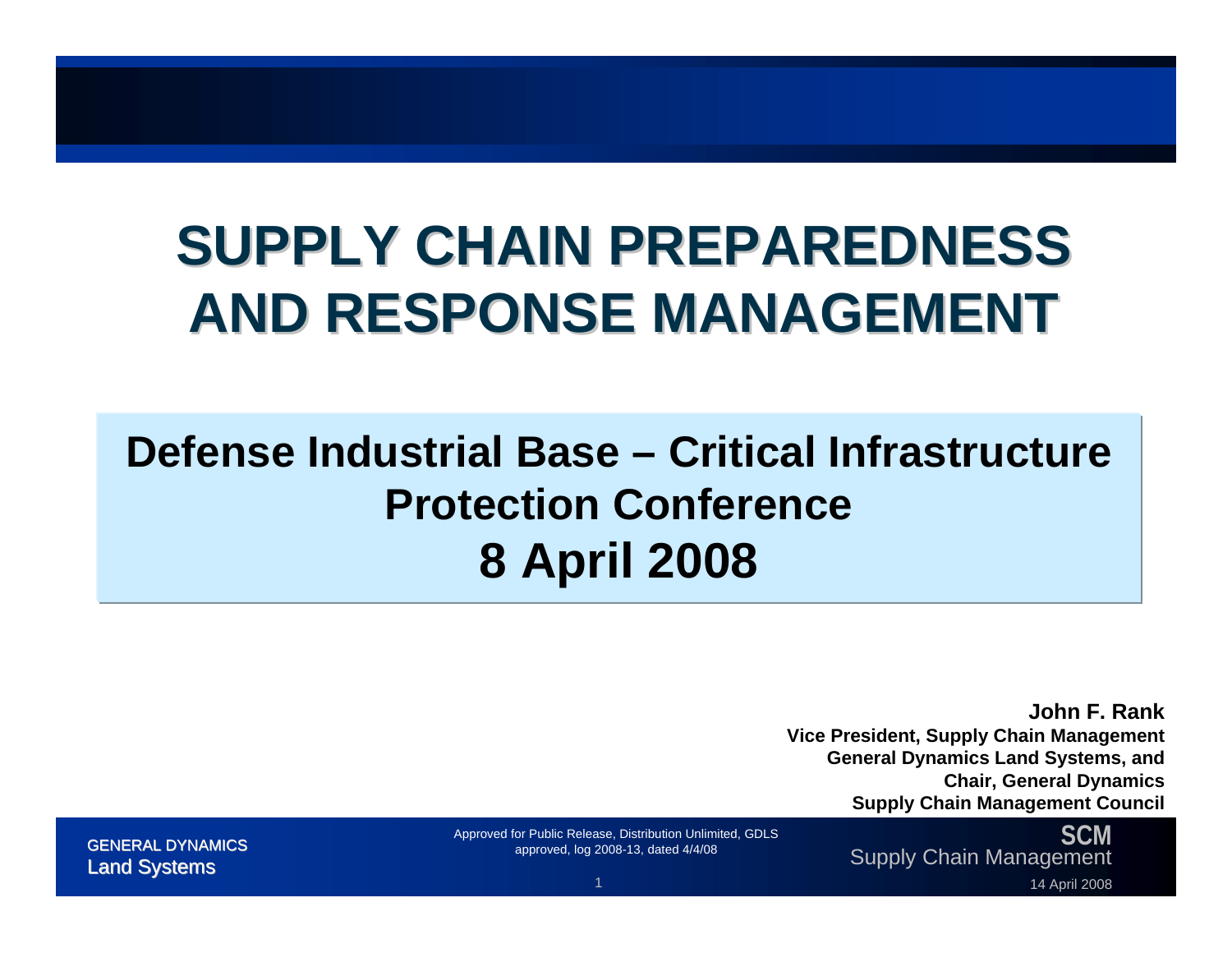## **DIB CIP CONFERENCE DIB CIP CONFERENCE**

A CAUSE FOR ACTION…

- z **U.S. Government Mantra & Policy**
- **An Industrial Base Perspective**
- **What Can and Should Supply Chain Management be Doing?**

**SCM**SUM Approved for Public Release, Distribution Unlimited, GDLS<br>GENERAL DYNAMICS approved, log 2008-13, dated 4/4/08 approved, log 2008-13, dated 4/4/08 approved, log 2008-13<br>14 April 2008 approved, log 2008-13, dated 4/4/08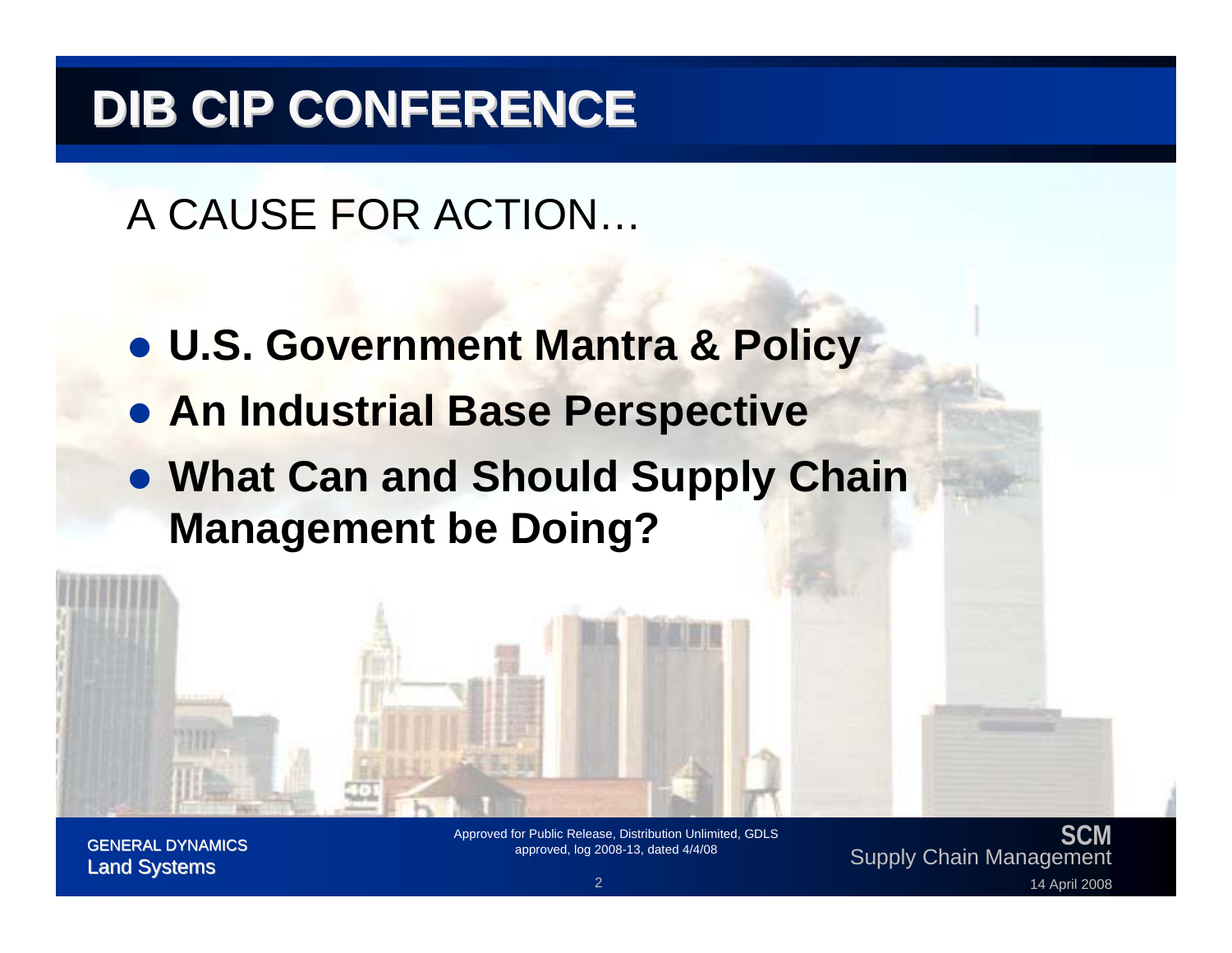#### **A CAUSE FOR ACTION A CAUSE FOR ACTION**

#### **• Homeland Security Presidential Directive 7**

- **7 Policy** 
	- **Enhance protection of critical infrastructure** and all key resources to assure no negative affect or cascading disruption
	- **Protect transportation** systems
	- **Secure IT** systems (Cyberspace)
	- **Pepartment of Defense** (DoD) designated to cover Defense Industrial Base Infrastructure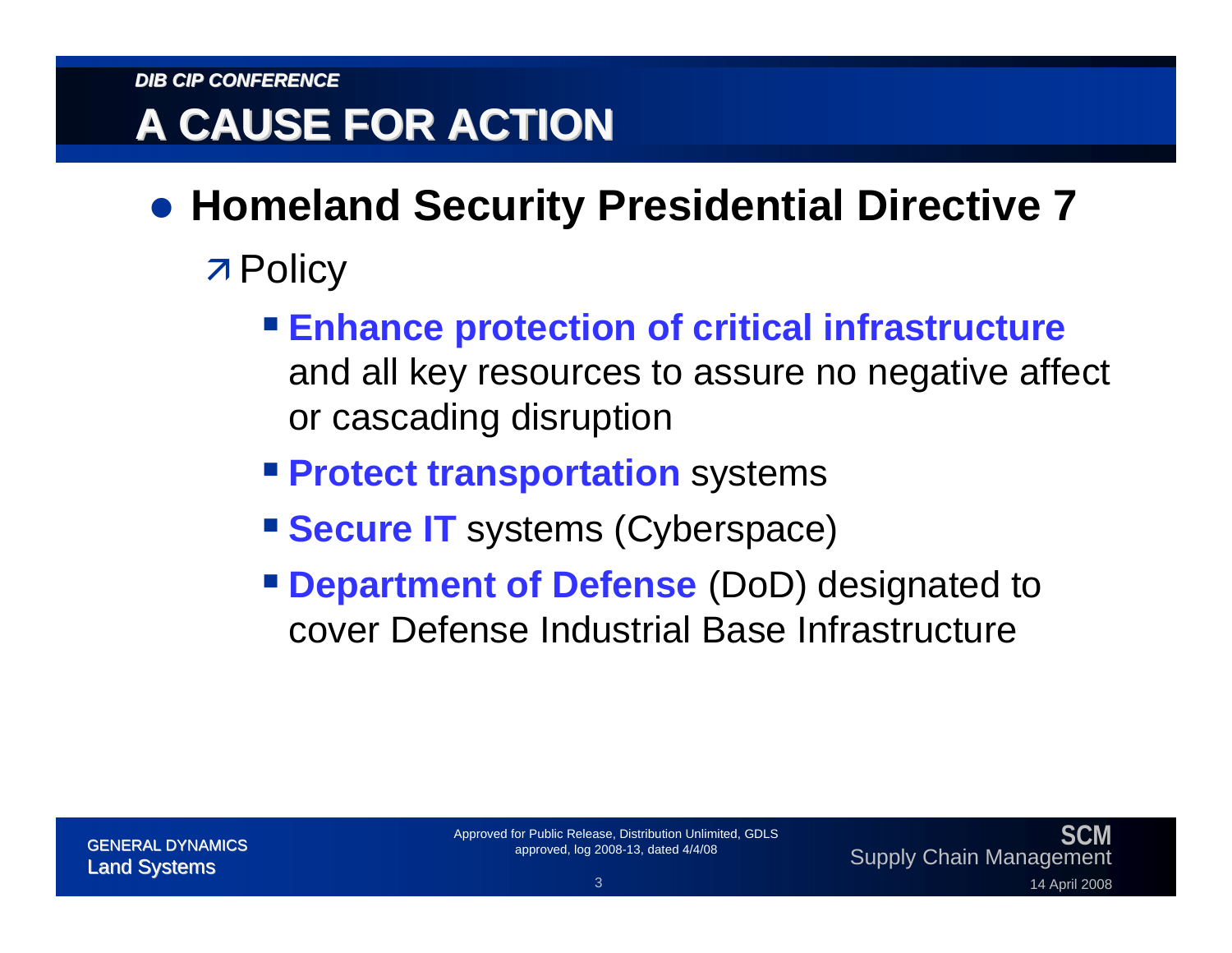#### **A CAUSE FOR ACTION A CAUSE FOR ACTION**

- **Z Coordination with Private Sector** 
	- **Collaborate and Support Private Sector** Coordinating Mechanisms
	- **Prioritize** the Protection of Critical Infrastructure and Key Resources
	- **Facilitate Information Sharing**

#### **U.S. Government Agencies and Industrial Base are Partnering on Preparedness and Response**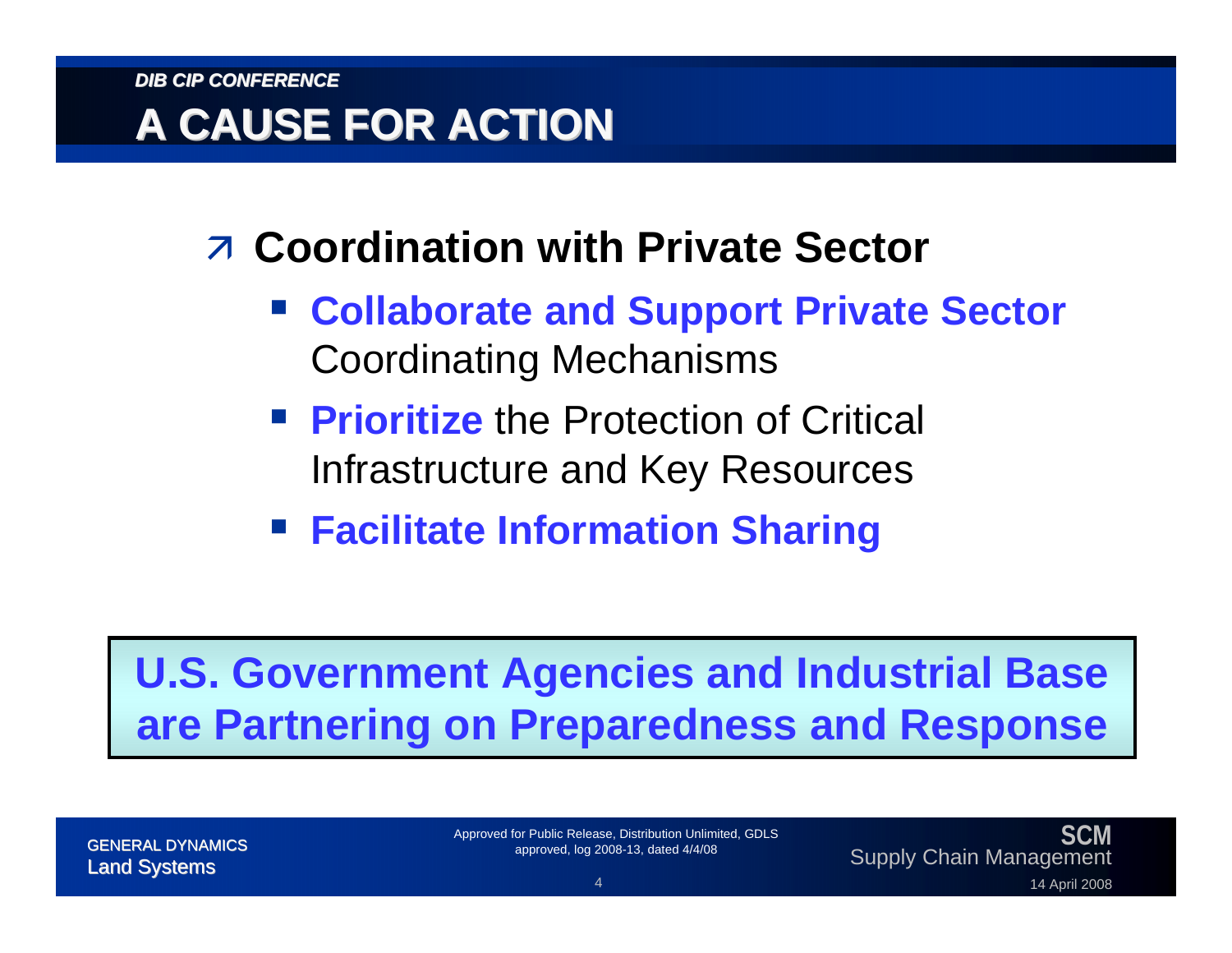### **A CAUSE FOR ACTION A CAUSE FOR ACTION**

#### z **Homeland Security Presidential Directive – 8**

 $\overline{z}$  "This directive establishes policies to strengthen the preparedness of the United States to **prevent and respond** to threatened or actual **domestic terrorist attacks, major disasters, and other emergencies…"**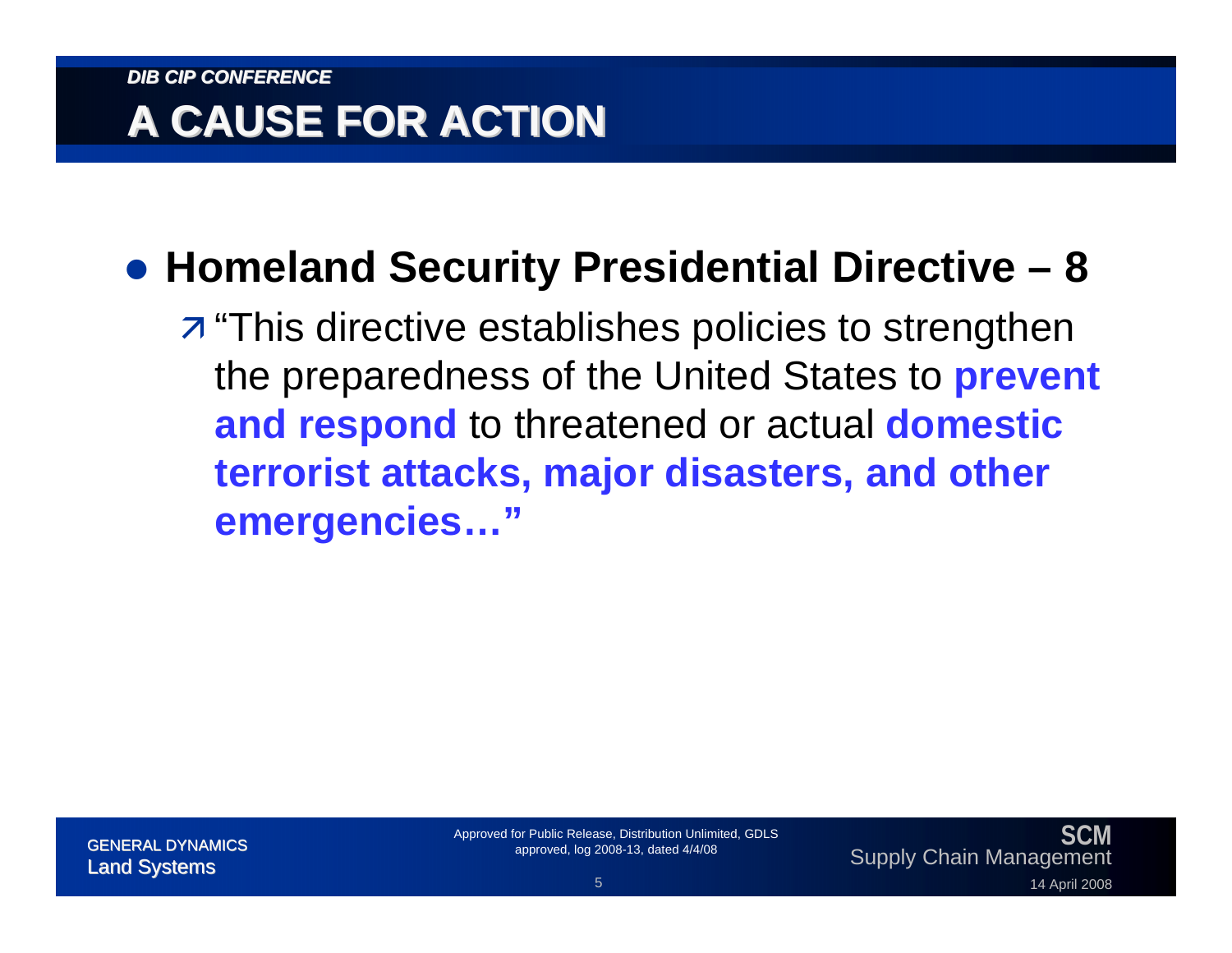#### **A CAUSE FOR ACTION A CAUSE FOR ACTION**

- **Defense Industrial Base (DIB) Sector–Specific Plan (SSP)**
	- **A Guidance Developed by Collaboration of Industry and U.S. Government** Security Partners
	- **7 Plan covers:** 
		- Goals
		- Identification of Assets
		- $\mathcal{L}_{\mathcal{A}}$ Assessment of Risk and Risk Management
		- Asset Prioritization Model (APM) which includes (16) factors classified into: (5) Mission, (5) Threat, (4) Economic, and (2) "Other"
		- Development of Protective Systems
		- $\mathcal{L}_{\mathcal{A}}$ Measurements on Progress/Goals
		- Research and Development
		- $\mathcal{L}_{\mathcal{A}}$  Management and coordination of the Sector Specific Agency (SSA)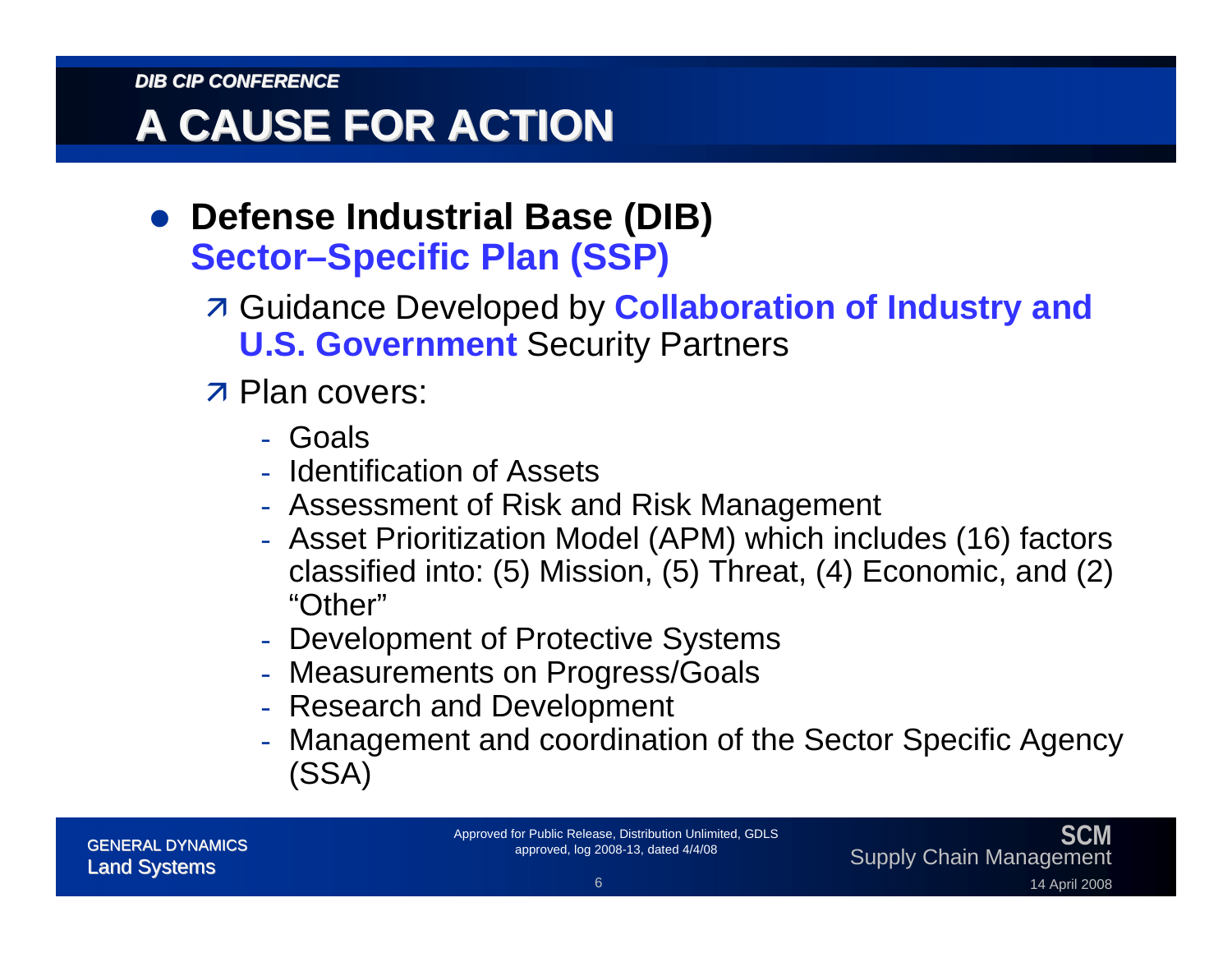### **A CAUSE FOR ACTION A CAUSE FOR ACTION**

## **We Cannot be Complacent**

#### z **Al-Qaeda has a 20 Year Plan**

**7 Total Confrontation by 2016** 

**7 Definitive Victory by 2020** 

Will focus on "Critical" Infrastructure

**• Goal Should be to Make the U.S. Industrial Base Strive to Make Nothing Critical**

#### z **A "Sense of Urgency When There is no Emergency"**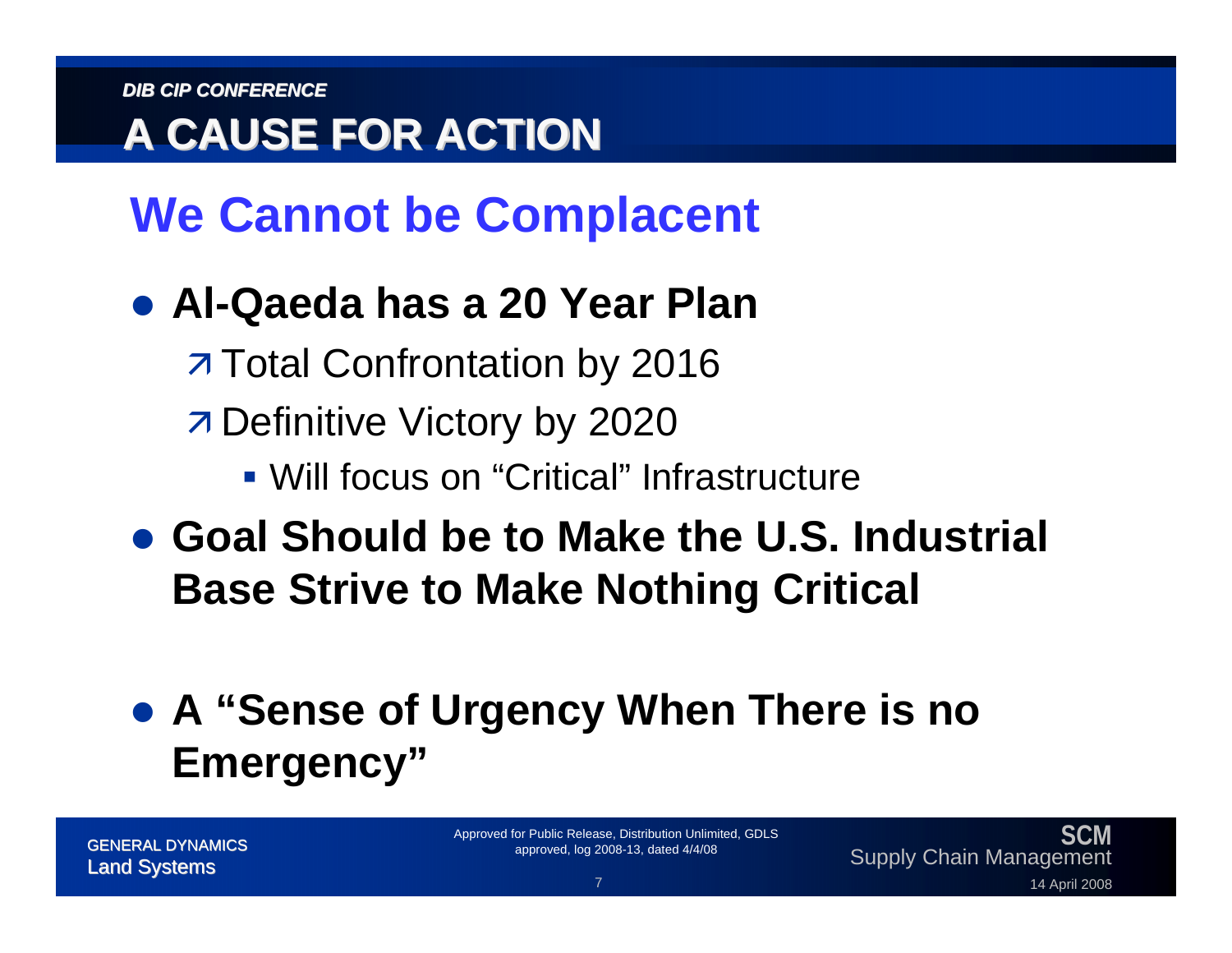## **DIB CIP CONFERENCE DIB CIP CONFERENCE**

## **An Industrial Base Perspective An Industrial Base Perspective**

## **General Dynamics and it's Supply Chain Challenges**

**SCM**SUM Approved for Public Release, Distribution Unlimited, GDLS<br>GENERAL DYNAMICS approved, log 2008-13, dated 4/4/08 approved, log 2008-13, dated 4/4/08 approved, log 2008-13<br>14 April 2008 approved, log 2008-13, dated 4/4/08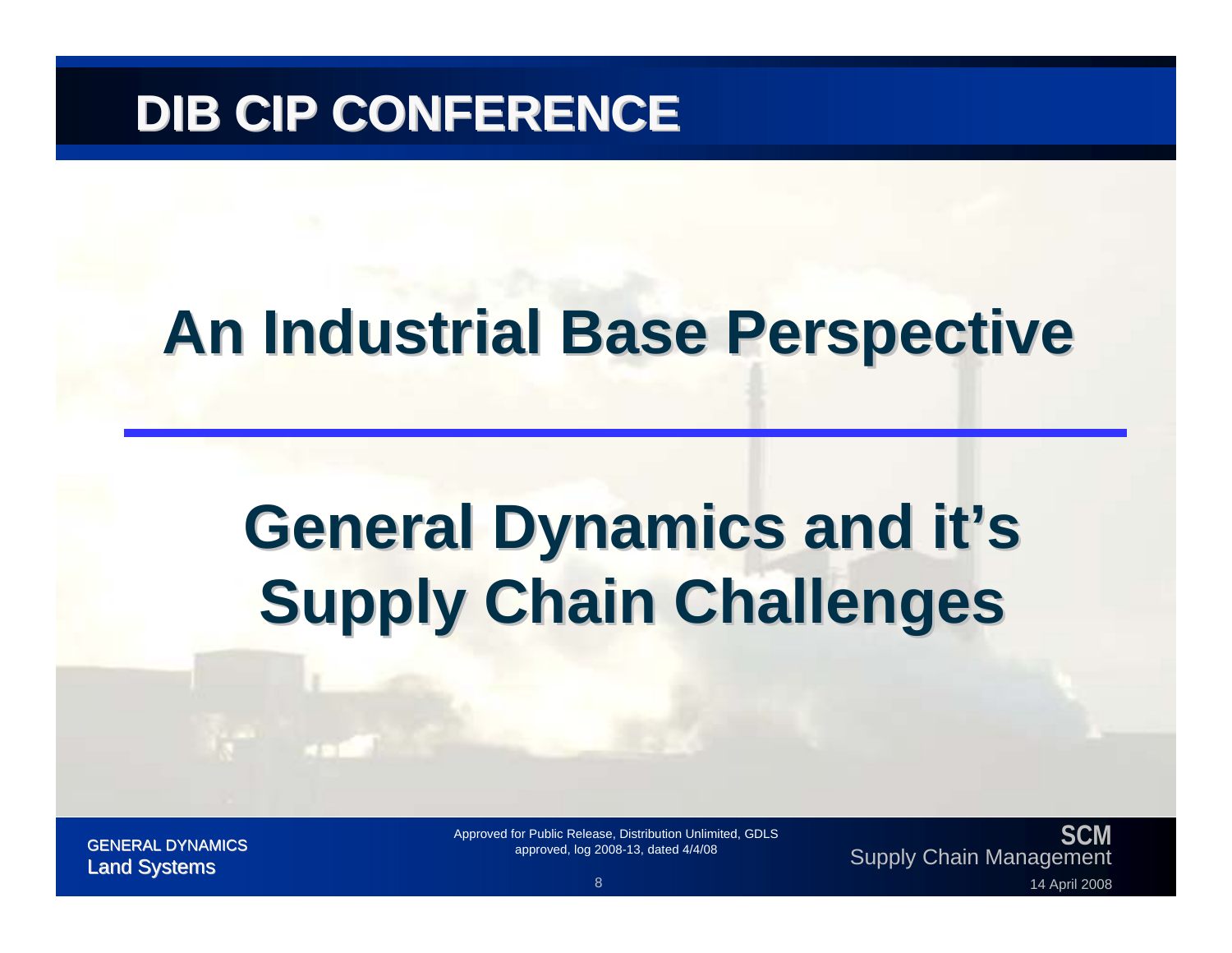## **General Dynamics Corporation**

Corporate Overview

Business Segments

## Combat Systems

Land Systems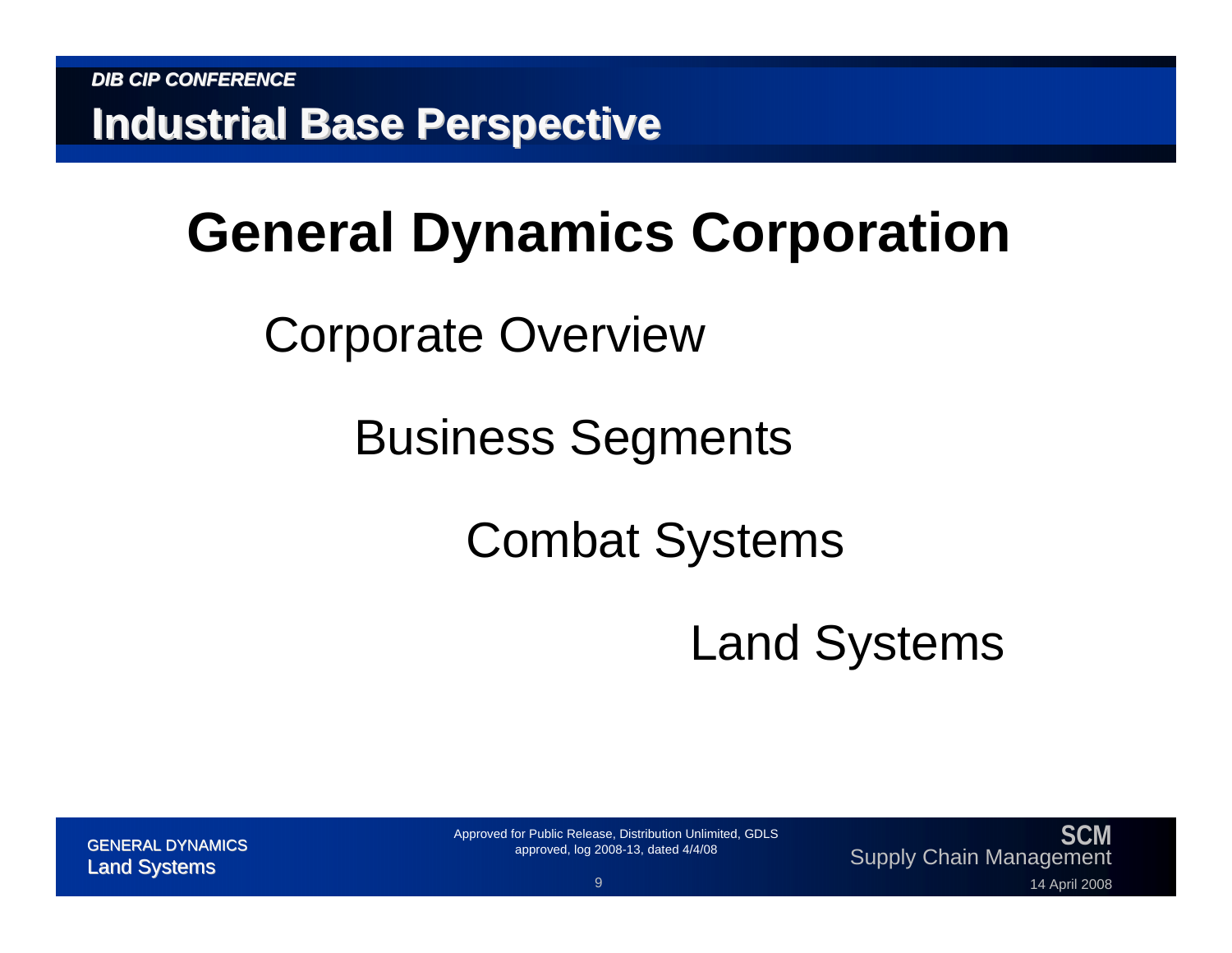#### **General Dynamics Corporation General Dynamics Corporation**



**SCM**SUM Approved for Public Release, Distribution Unlimited, GDLS (GENERAL DYNAMICS LAND SUPPI) Approved, log 2008-13, dated 4/4/08 (Supply Chain Management 10 14 April 2008 Approved, log 2008-13, dated 4/4/08 (Supply Chain Ma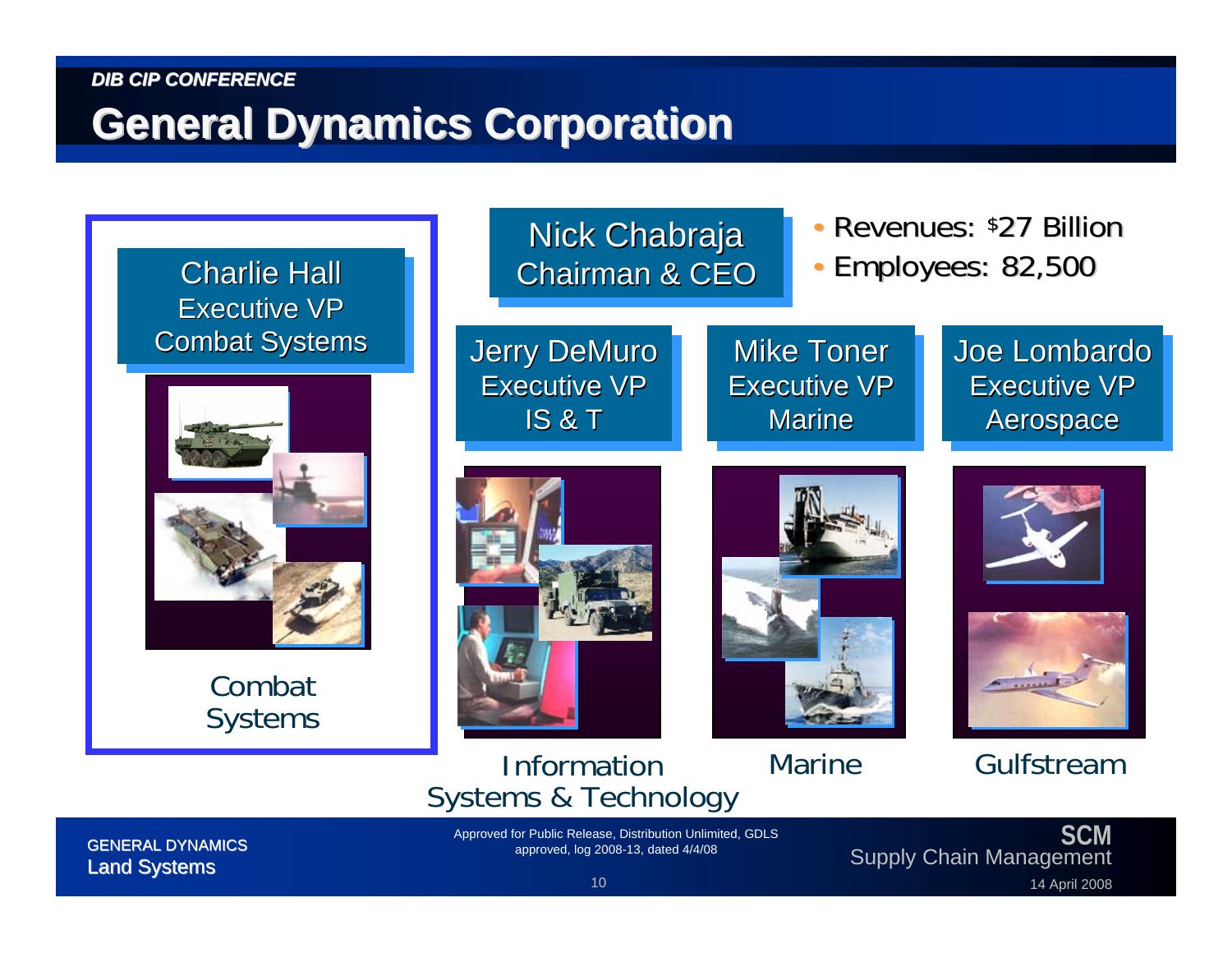#### **Combat Systems Combat Systems**

**MOWAG**



#### **Steyr European Land Systems European Land Systems**

#### **Santa Barbara Sistemas**

**SCM**SUM Approved for Public Release, Distribution Unlimited, GDLS<br>GENERAL DYNAMICS approved, log 2008-13, dated 4/4/08 approved, log 2008-13, dated 4/4/08 approved, log 2008-13<br>14 April 2008 <sup>11</sup> 14 April 2008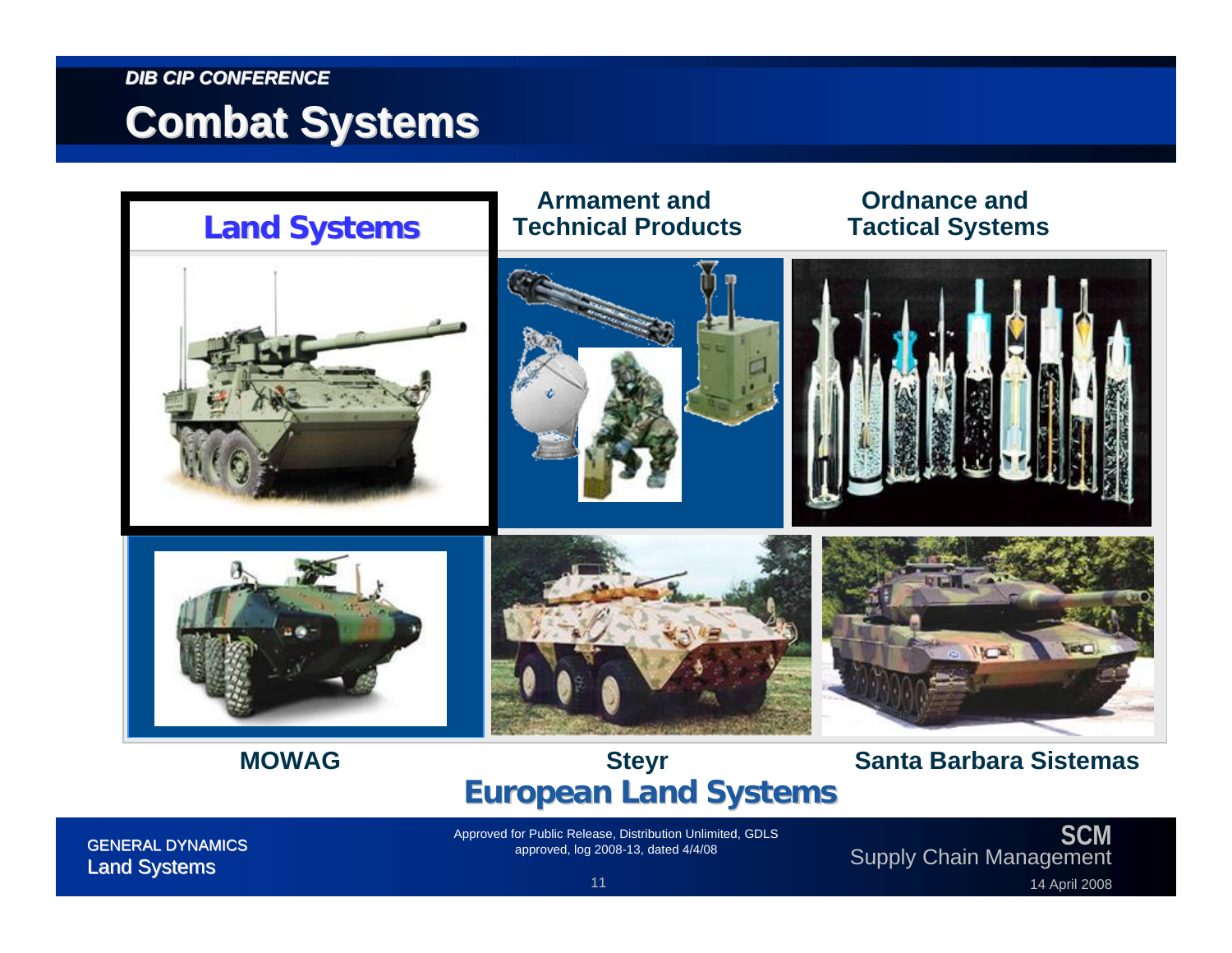### **GD Land Systems (GDLS) GD Land Systems (GDLS) Full Spectrum Product Offering Full Spectrum Product Offering**

#### **Warrior**

**FCS**



**SCM**SUM Approved for Public Release, Distribution Unlimited, GDLS<br>GENERAL DYNAMICS approved, log 2008-13, dated 4/4/08 approved, log 2008-13, dated 4/4/08 approved, log 2008-13<br>14 April 2008 <sup>12</sup> approved, log 2008-13, dated 4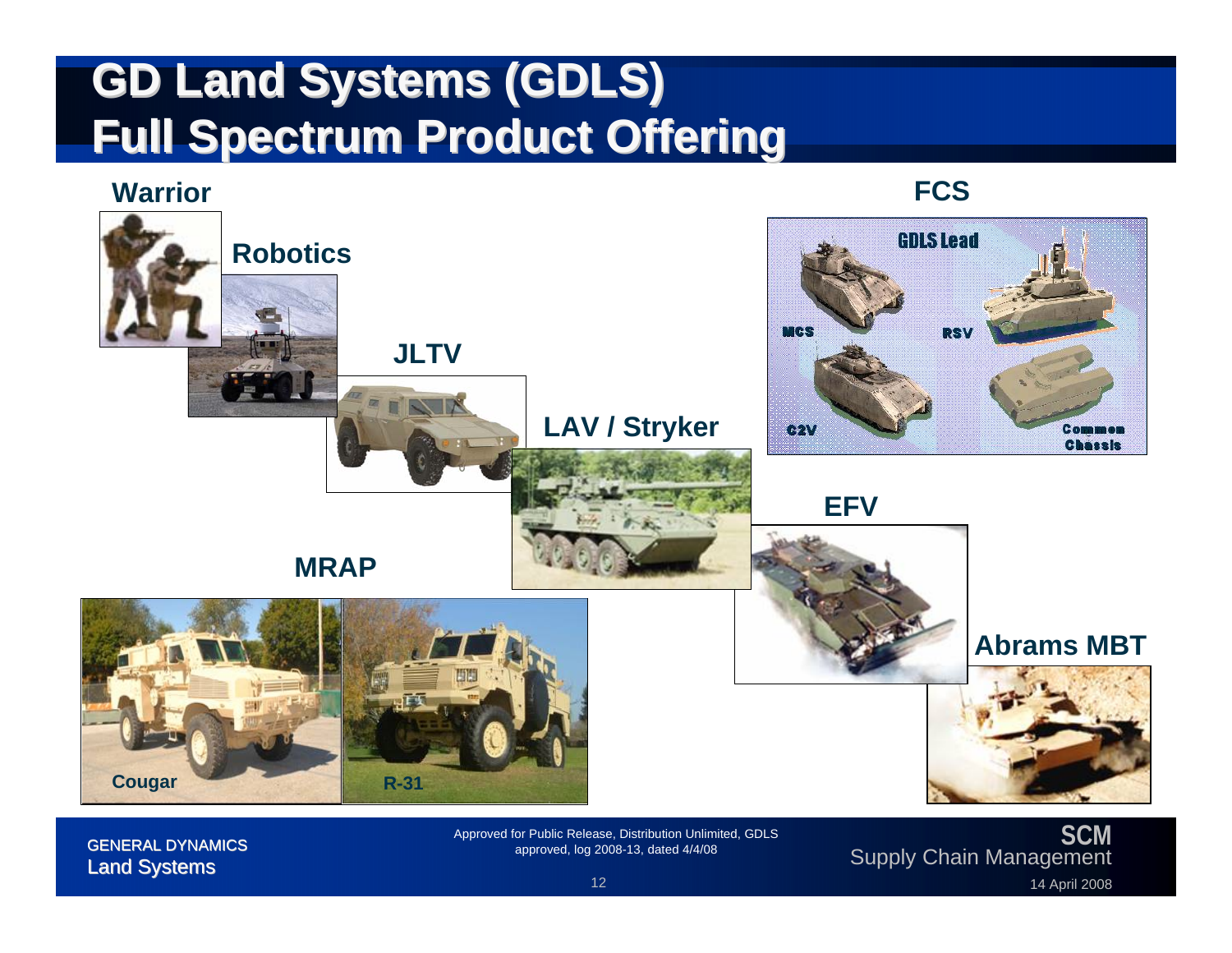#### *DIB CIP CONFERENCE***CY2007 Overview CY2007 Overview**

- O **Combat Vehicles and Subsystems**
- O **Global Business Base**
- O **9,100 Employees**
- O **ISO "9001-2000" Registered**
- O **SEI Level V Certified**



#### **SCM**SUM Approved for Public Release, Distribution Unlimited, GDLS<br>GENERAL DYNAMICS approved, log 2008-13, dated 4/4/08 approved, log 2008-13, dated 4/4/08 approved, log 2008-13<br>14 April 2008 <sup>13</sup> 14 April 2008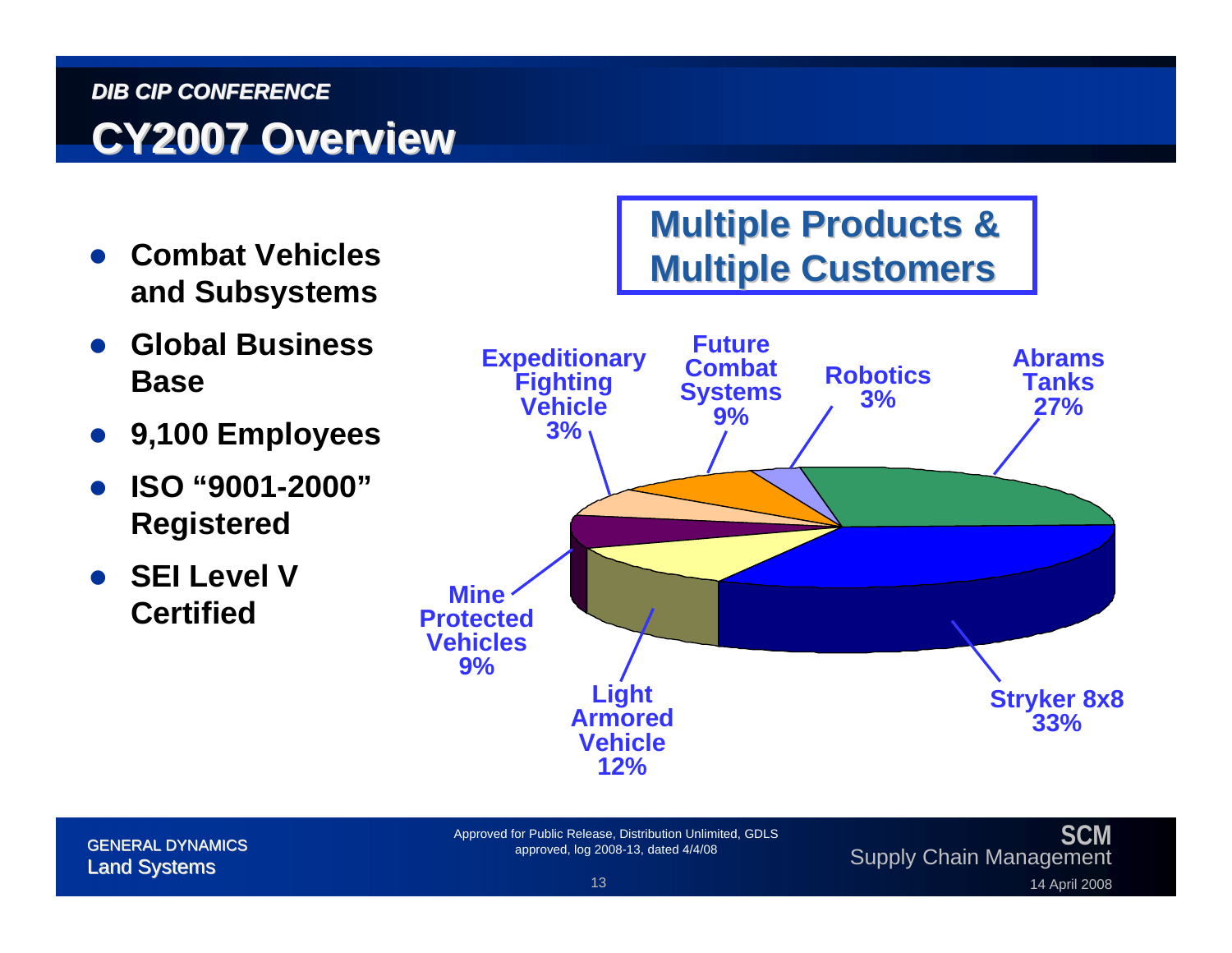#### **U.S. Locations U.S. Locations**



**SCM**SUM Approved for Public Release, Distribution Unlimited, GDLS<br>GENERAL DYNAMICS approved, log 2008-13, dated 4/4/08 approved, log 2008-13, dated 4/4/08 approved, log 2008-13<br>14 April 2008 <sup>14</sup> 14 April 2008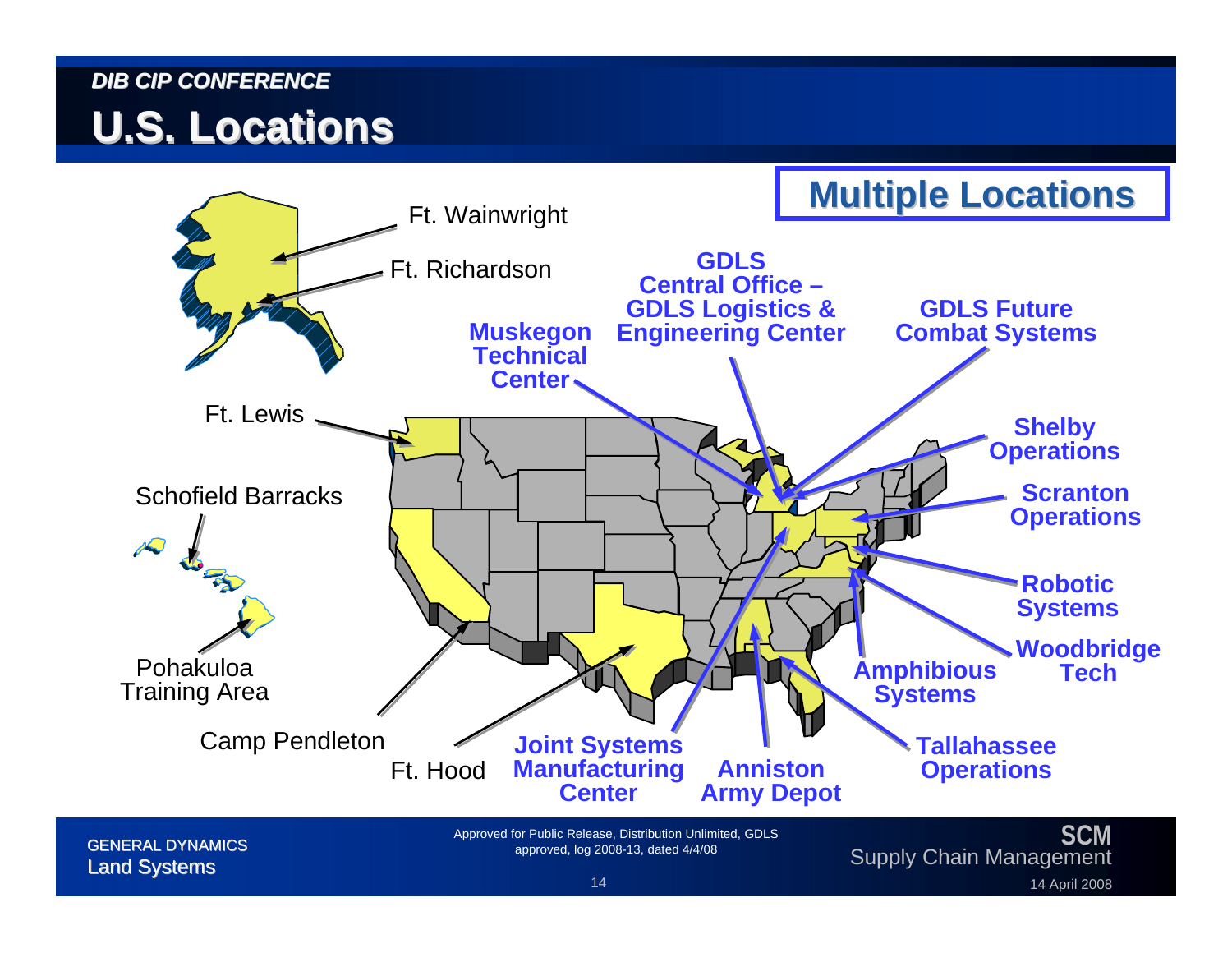#### *DIB CIP CONFERENCE***International Locations International Locations**





#### **SCM**SUM Approved for Public Release, Distribution Unlimited, GDLS<br>GENERAL DYNAMICS approved, log 2008-13, dated 4/4/08 approved, log 2008-13, dated 4/4/08 approved, log 2008-13<br>14 April 2008 <sup>15</sup> 14 April 2008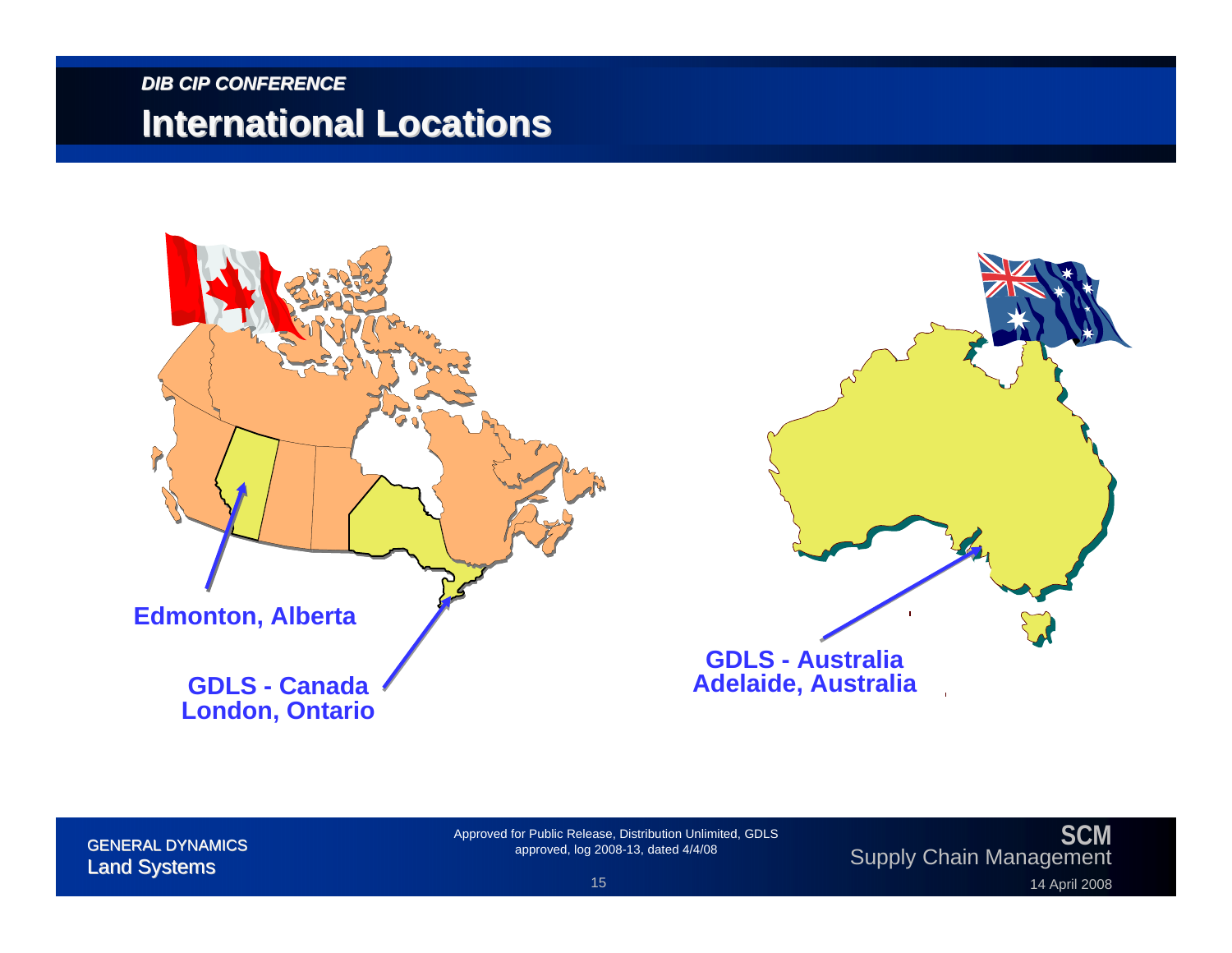

## **Land Systems - Supply Chain Exposure**

- z **> 60% of Sales Revenue is Through Purchased Products & Services**
- z **Over 3600 Suppliers**
- z **180 Critical Suppliers**
- **250 Offshore Suppliers**
- **2007 Spend was \$2.2B**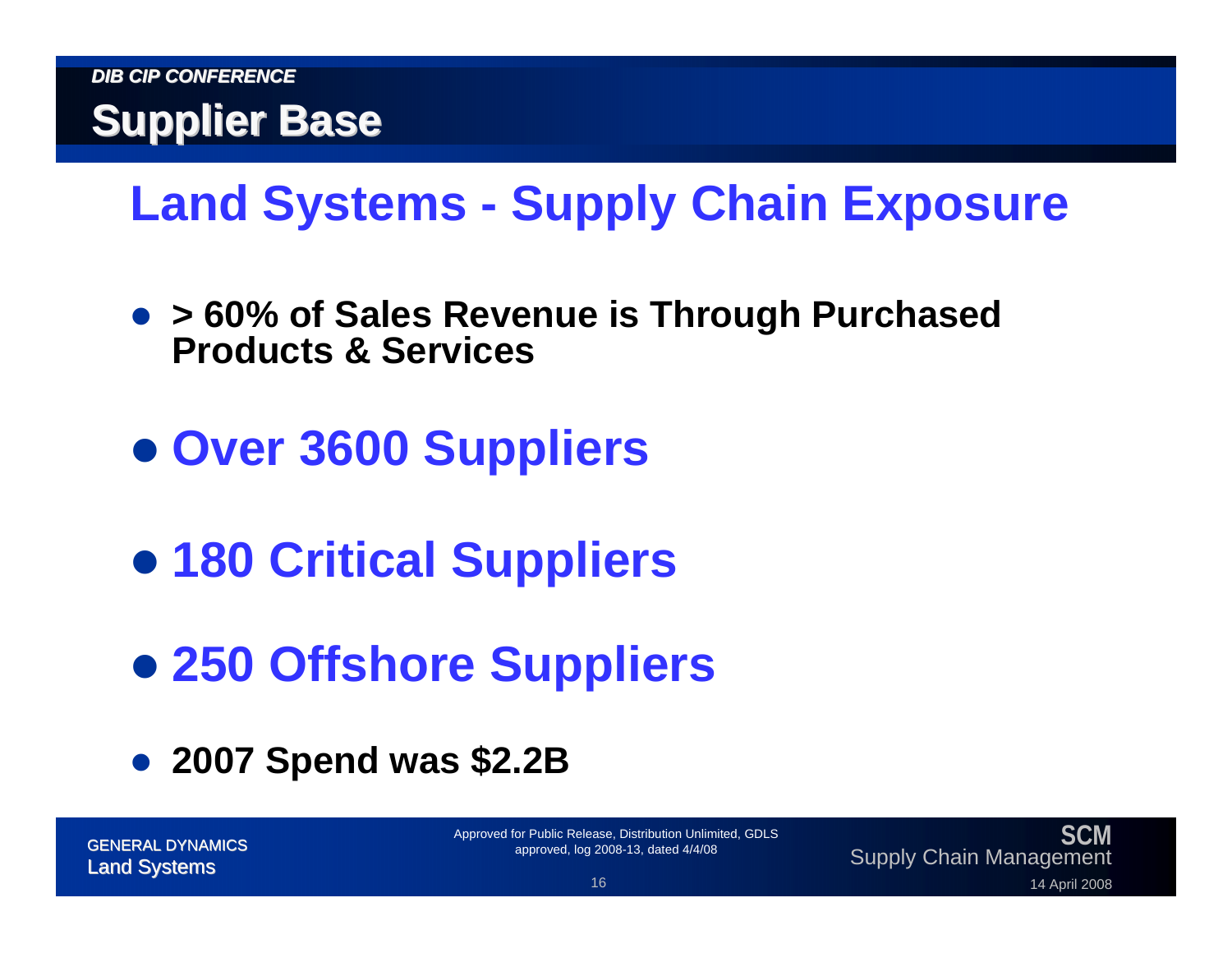### **• Critical Subsystems & Commodities**

- $\overline{\phantom{a}}$  Mills for Raw Material
- **7 Heavy Fabrications**
- **7 Mission Equipment; Fire Control, Electro-Optical**
- **7 CLS Support Structure; Repair and Overhaul,** Spares
- **7 Survivability and Armament**
- **7 Subsystem Assemblies**

#### **U.S. DEFENSE PRODUCTS CONTAIN MANY SUBSYSTEMS WHICH ARE CUSTOM DESIGNED AND UNIQUE WHICH ARE CUSTOM DESIGNED AND UNIQUE**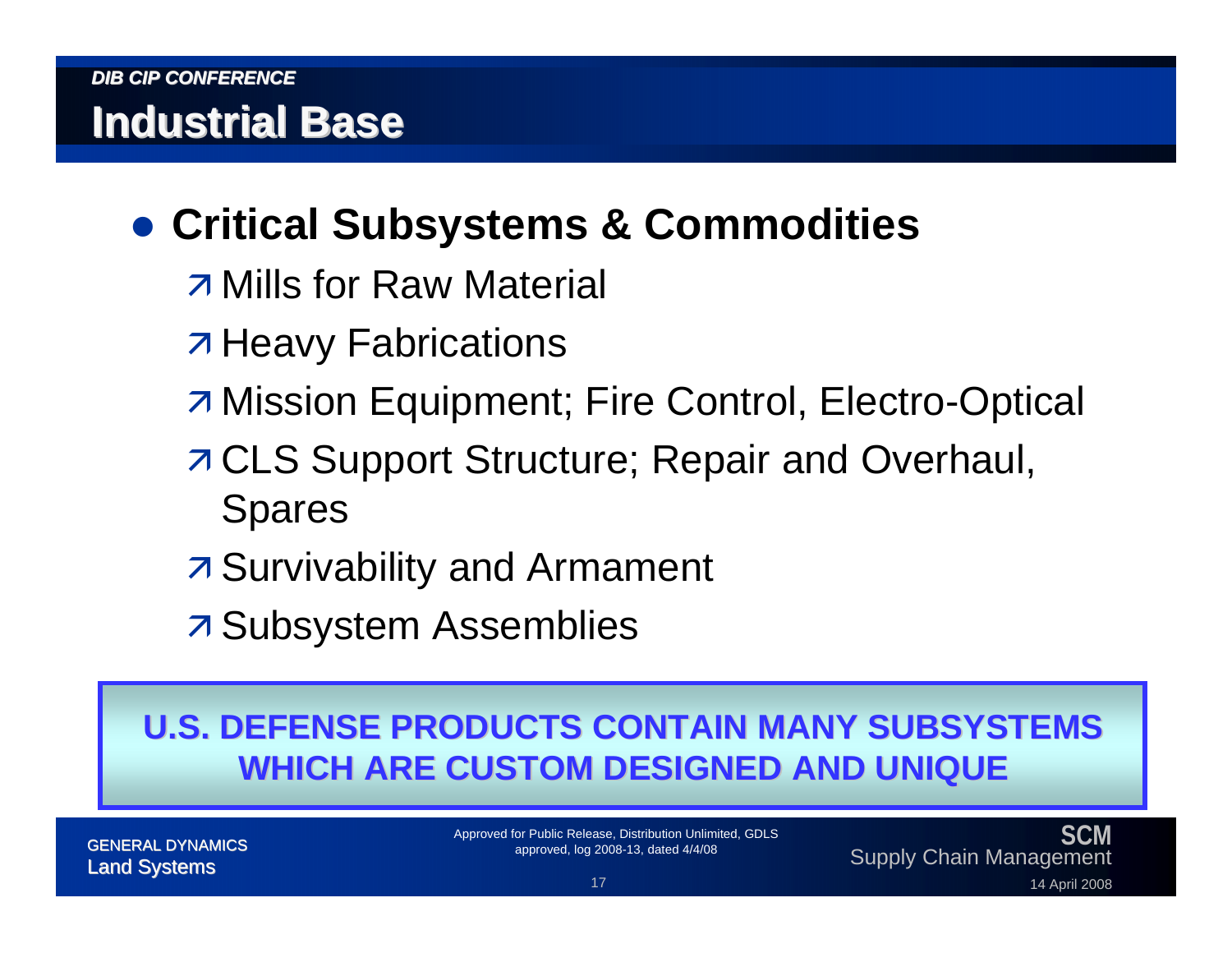#### **GDLS Partnerships on Major GDLS Partnerships on Major U.S. Platforms U.S. Platforms**

#### **PROGRAM**

#### **MULTIPLE INDUSTRY PARTNERS**

- **Future Combat Systems (FCS) BAE**
- **Abrams and Bradley Modernization**
- **Mine Resistant Ambush Protected (MRAP)**
- **BAE**

**Force Protection (Force Dynamics)**

**Joint Light Tactical Vehicle (JLTV)**

**AM General (General Tactical Vehicles)**

#### **SHARED PROCUREMENT RESPONSIBILITIES SHARED PROCUREMENT RESPONSIBILITIES**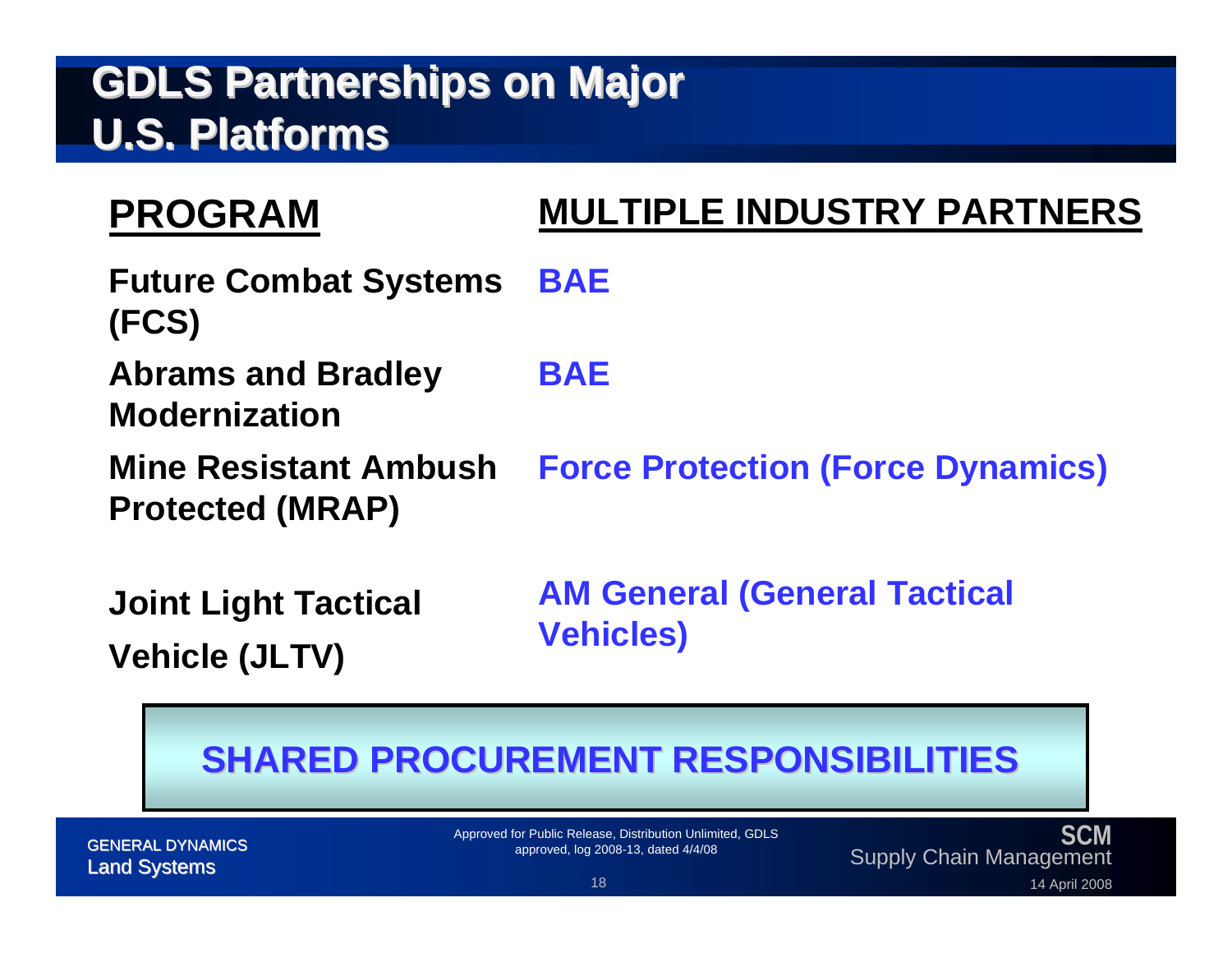**Threats to the Infrastructure Threats to the Infrastructure**

#### **THREATS TO THE DEFENSE SUPPLY CHAIN INFRASTRUCTURE SUPPLY CHAIN INFRASTRUCTURE**

#### **A BROAD PERSPECTIVE BROAD PERSPECTIVE**

### **WHAT CAN AND SHOULD WE BE DOING? WHAT CAN AND SHOULD WE BE DOING?**

**SCM**Supply Chain Management GENERAL DYNAMICS Land Systems Land Systems 1914 Approved for Public Release, Distribution Unlimited, GDLS<br>approved, log 2008-13, dated 4/4/08<br>14 April 2008 19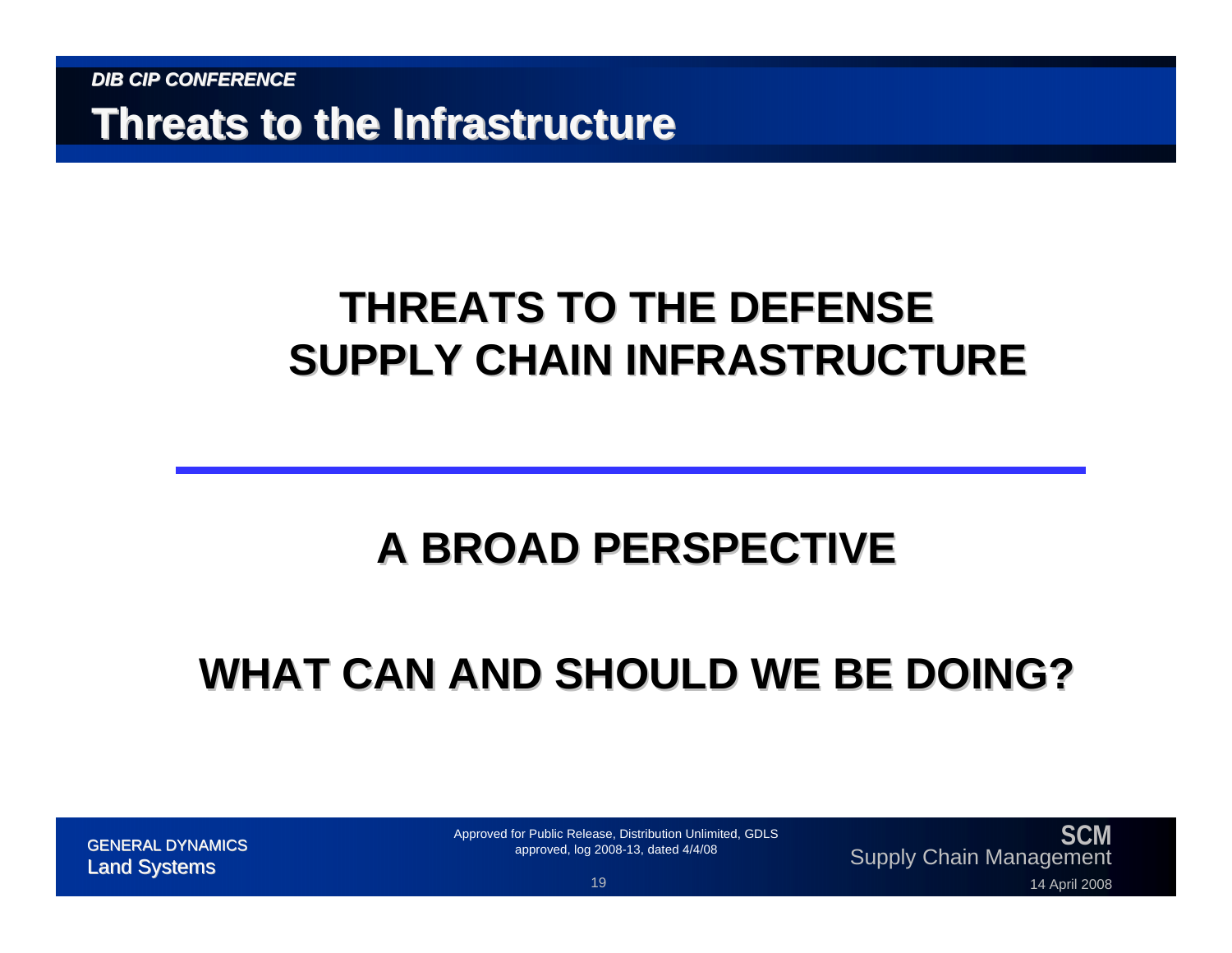## **Theme for Supply Chain Management Portion of the Conference:**

"Threats to the supply chain, programs and action to mitigate security and continuity challenges, and approaches to foster supply chain response."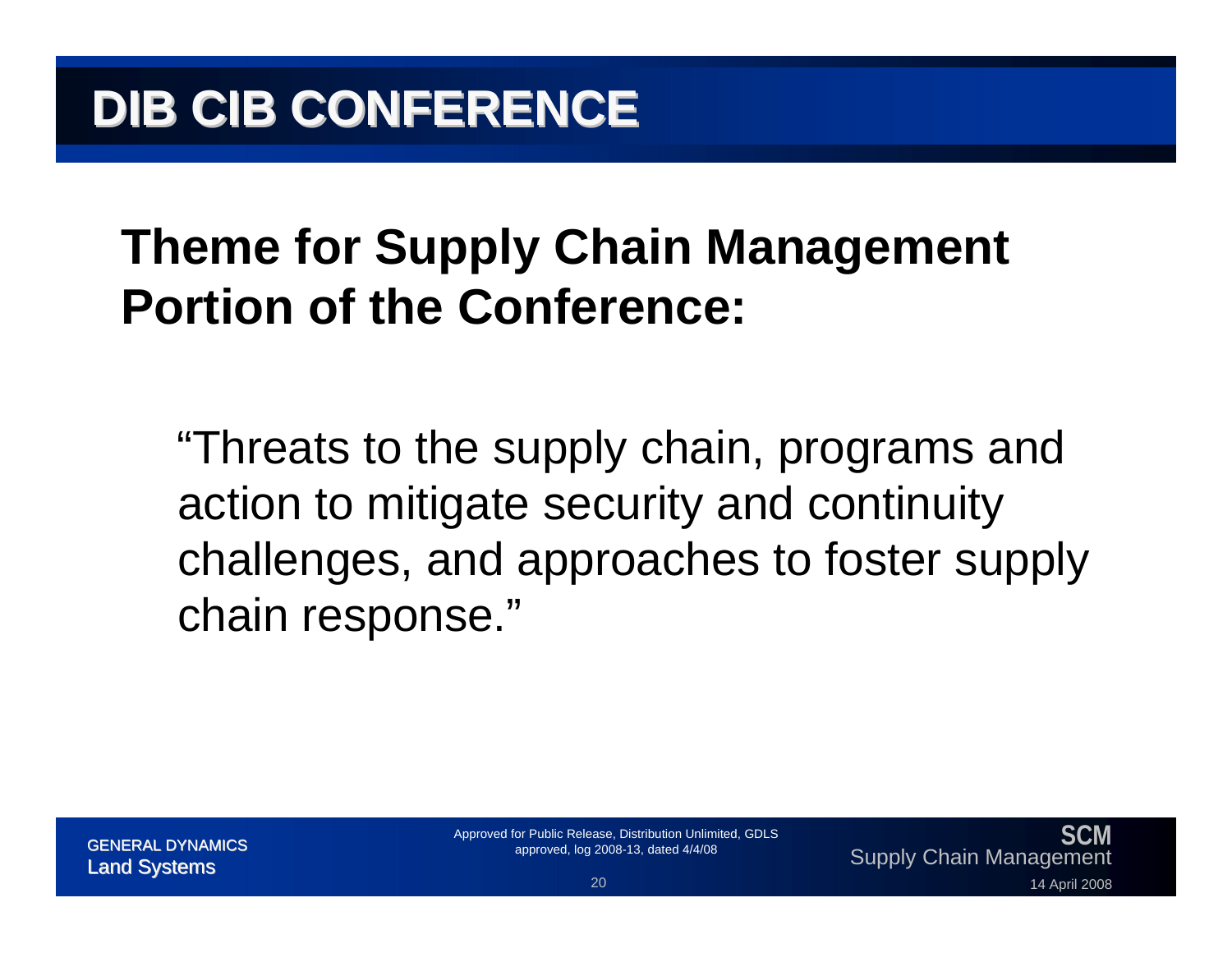**Affect on Business if Disruption or Security Breach**

**• Loss of Customer Confidence** 

**7 Company Image** 

- **More U.S. Government Oversight**
- z **Loss of Revenue**
- z **Legal Issues**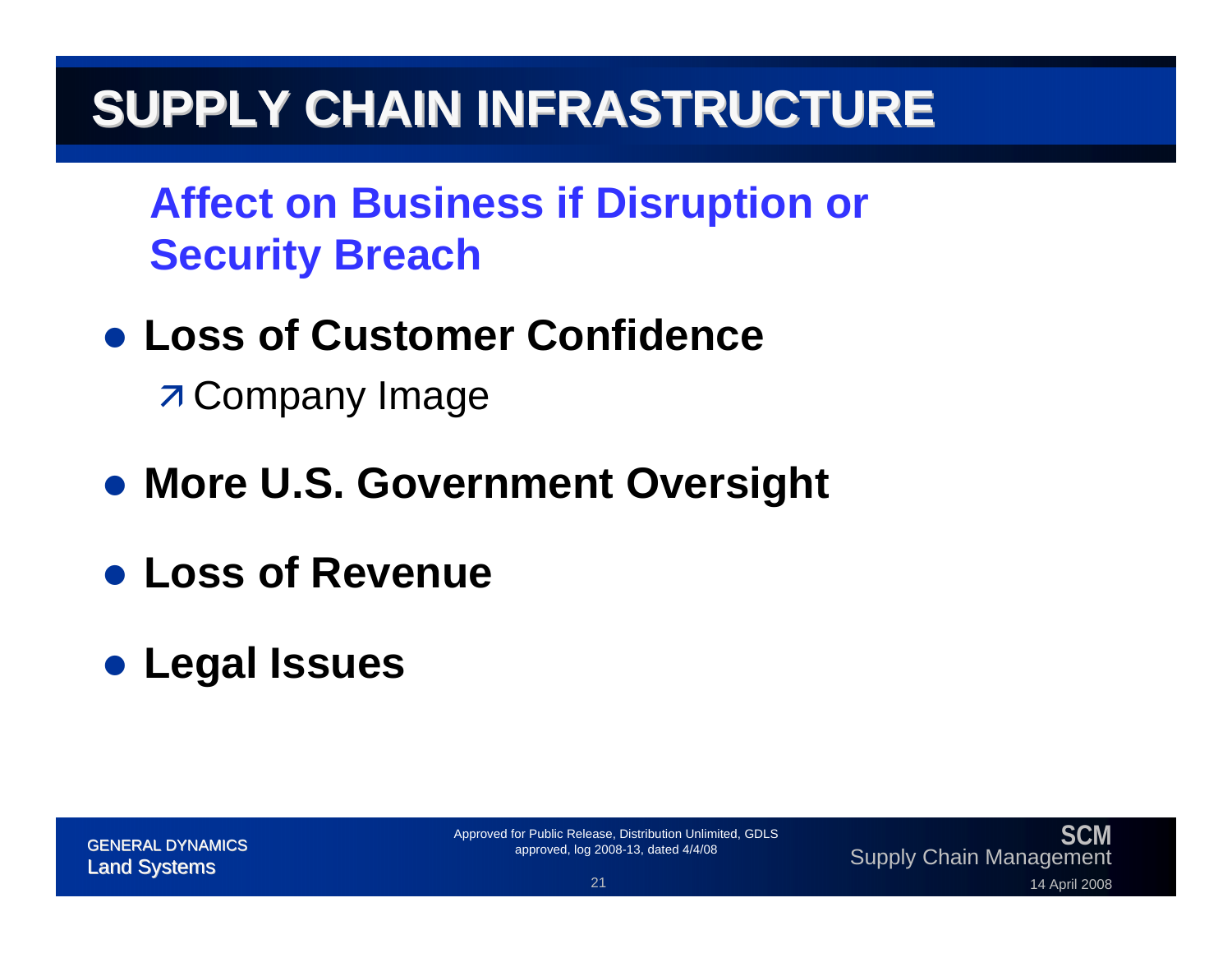## **What are the threats:**

- **Terrorists / Activists** 
	- **7 Acts 7 Ownership of Suppliers**
- **Acts of War**

#### z **Disasters**

**Tornados, hurricanes, floods, wild fires,** earthquakes z Industrial Fires **7 Blackouts Z** Environmental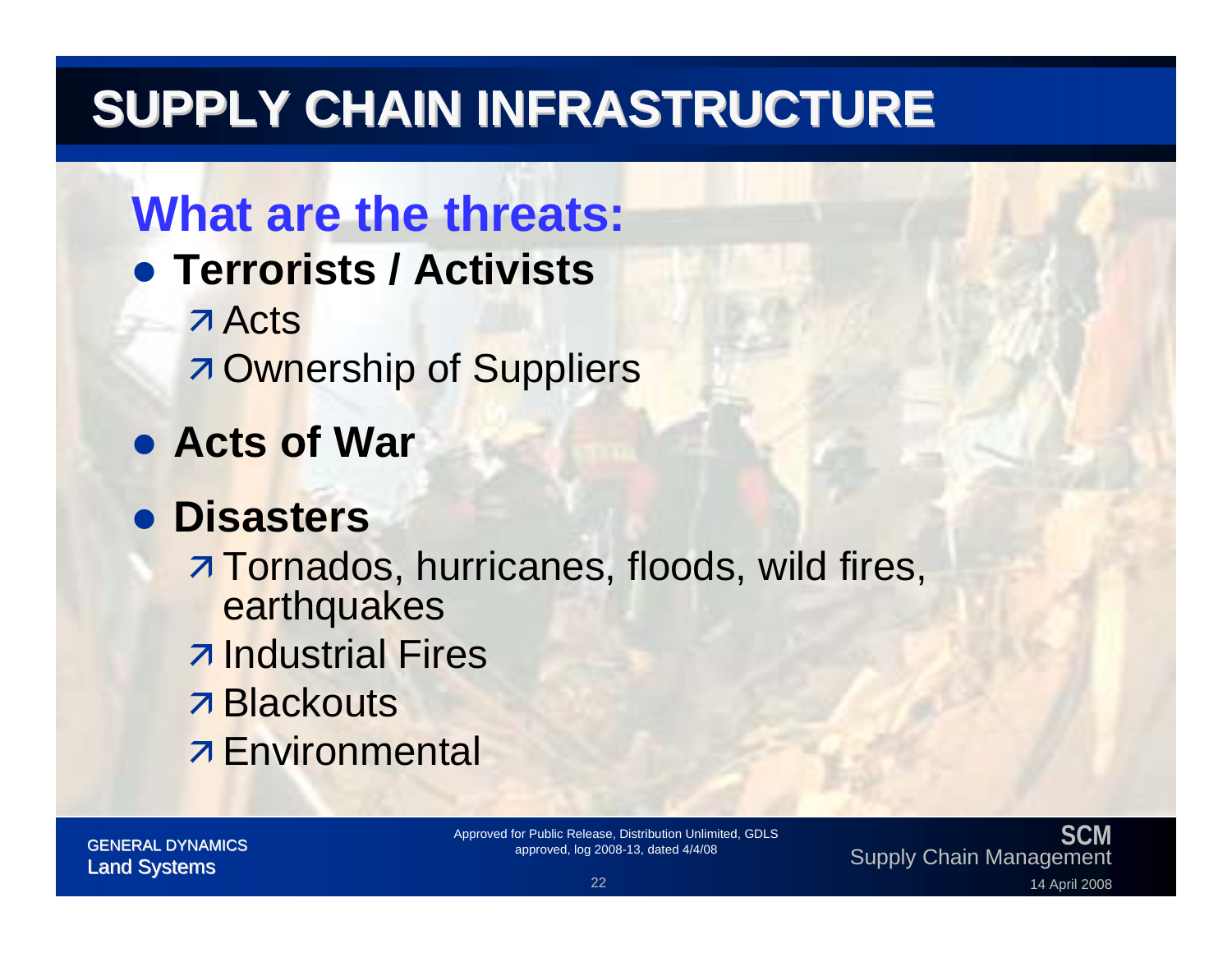#### **• IT/Cyberspace/Telecommunications**

- **7 Disruptions**
- $\overline{\phantom{a}}$  Infiltration
- **Work Stoppages** 
	- **7** Sabotage
- **Financial Stability**
- z **Customs (Foreign & Domestic) and Border Issues**
- **Political Instability**
- **Civil Disturbance**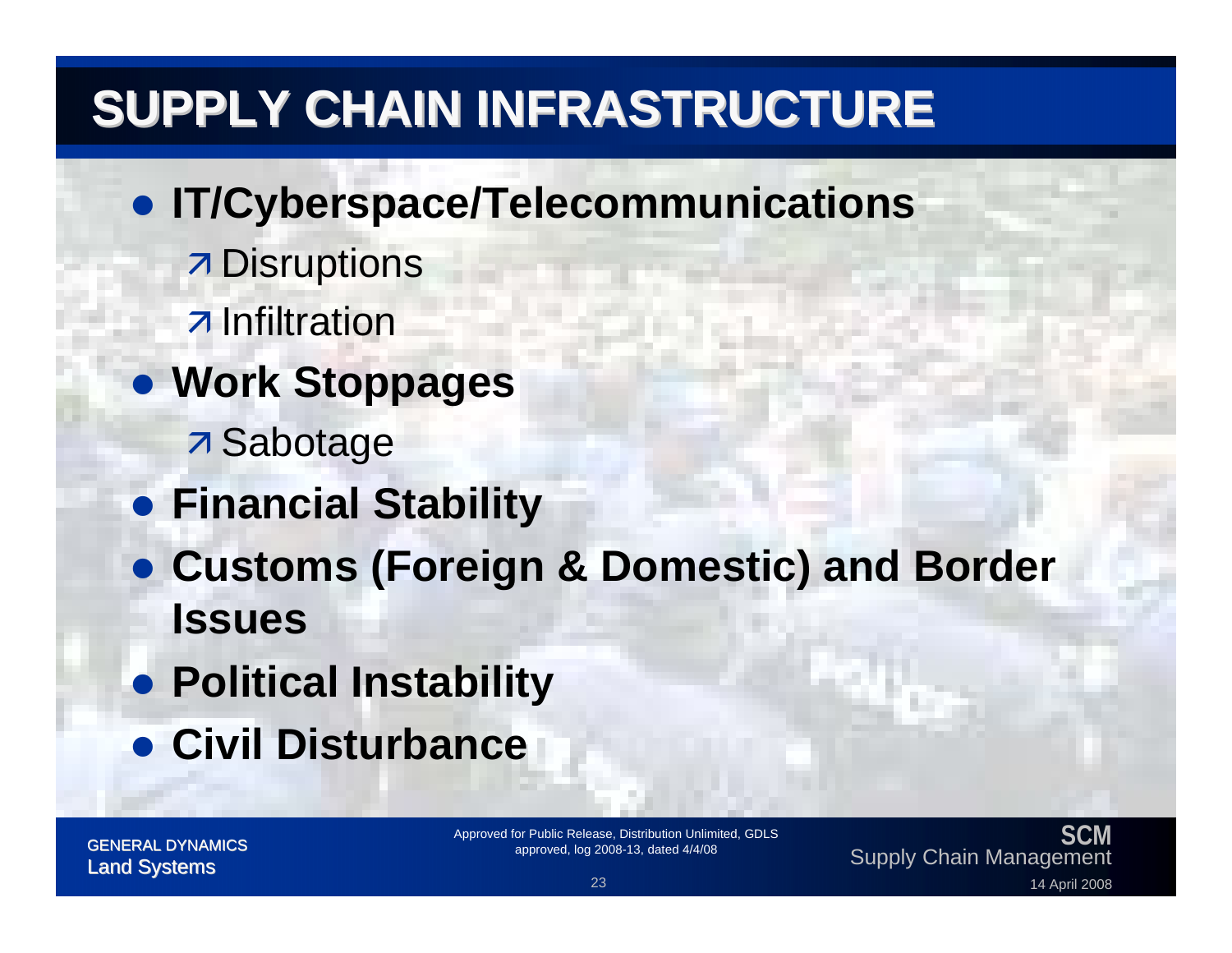**Global Procurement Adds Another Dimension to Control and Protection**

- **Import Control**
- z **U.S. Government Agency Infrastructure and Support is Limited**
- **Legal Action and Enforcement of Contracts and Purchase Orders**

### **• Political and Civil Unrest**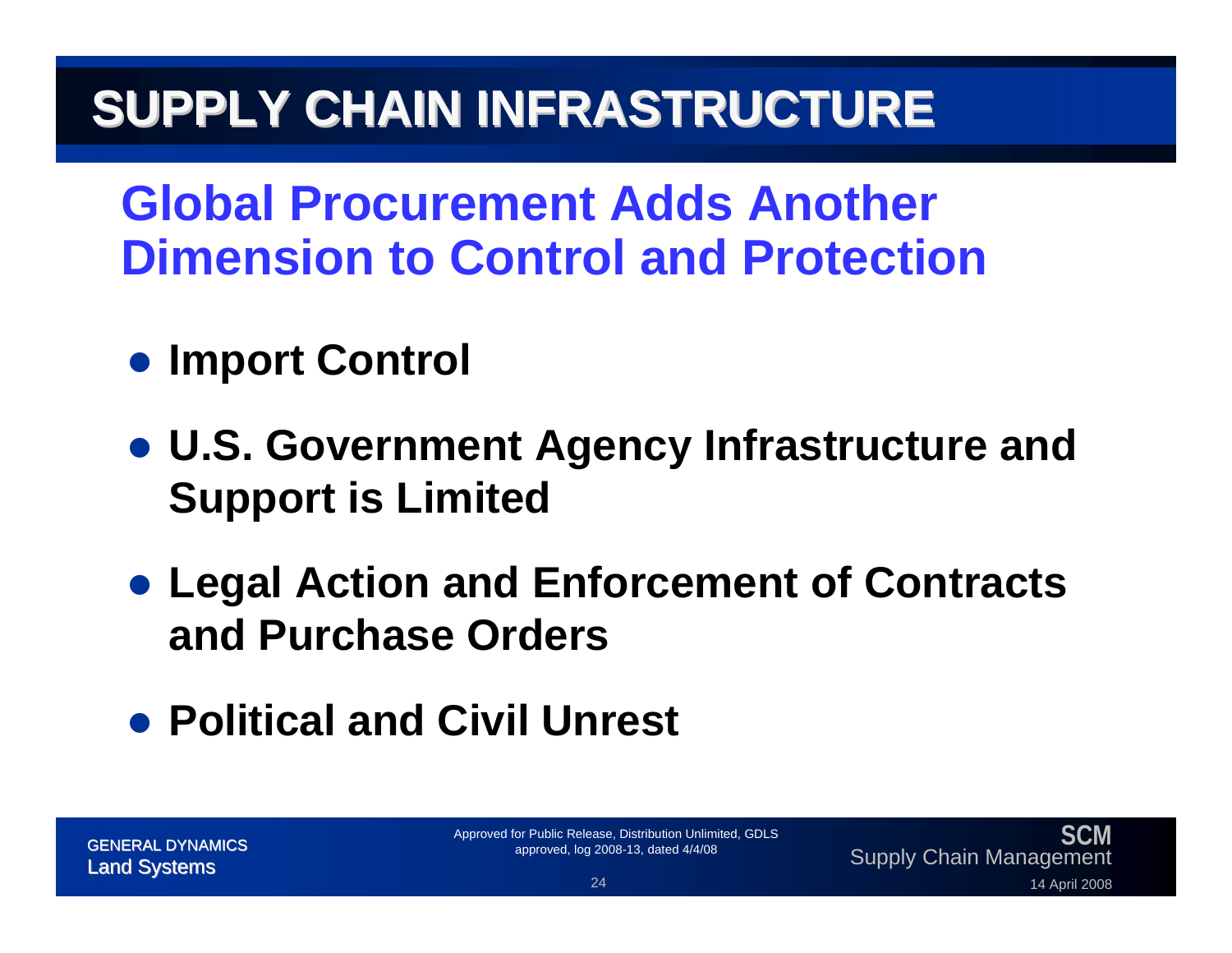## **INFRASTRUCTURE PROTECTION INFRASTRUCTURE PROTECTION**

# **What Can and Should Supply Chain Management (SCM) be Doing?**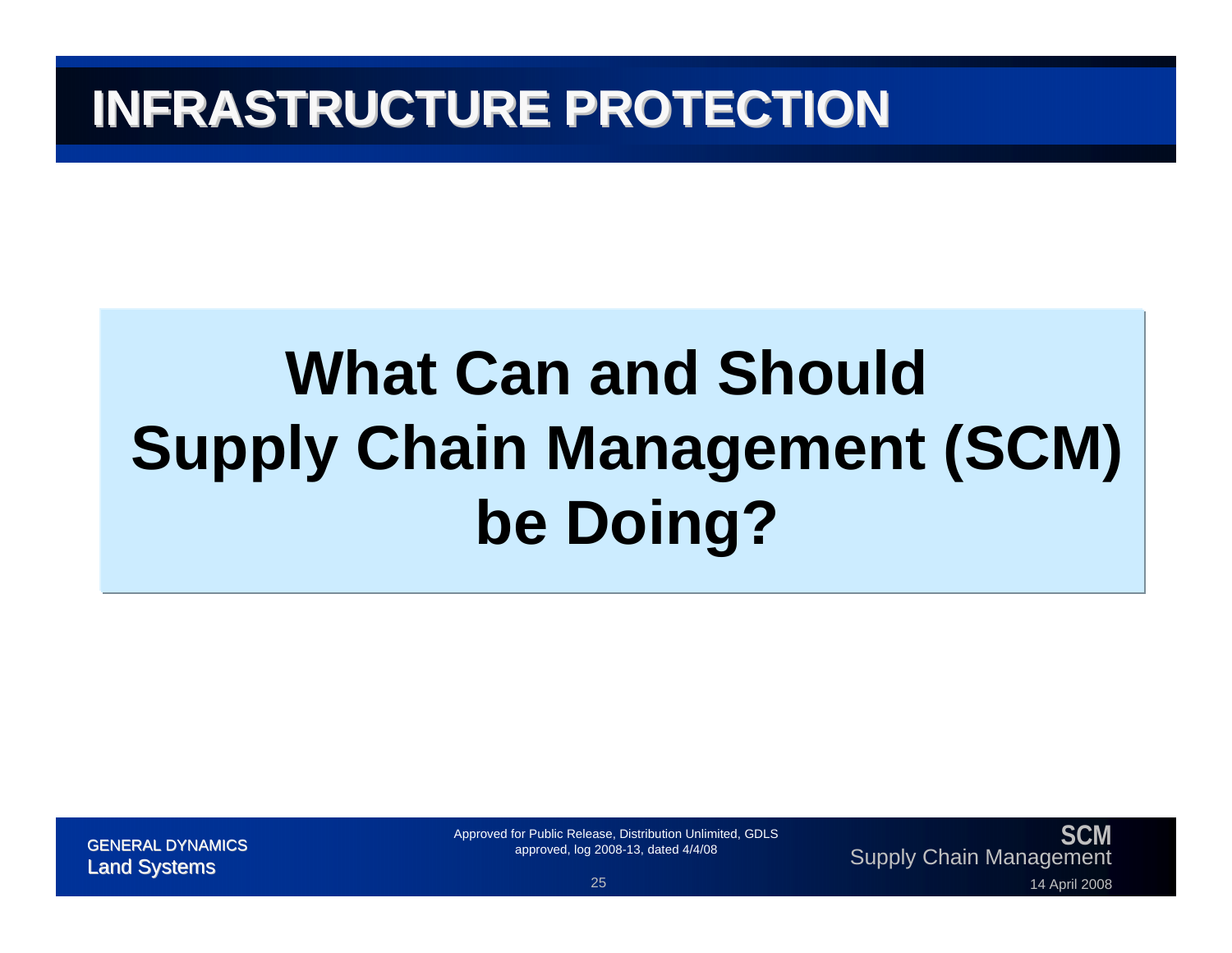#### **Recognize the Broad Spectrum of the Supply Chain that can be Affected**

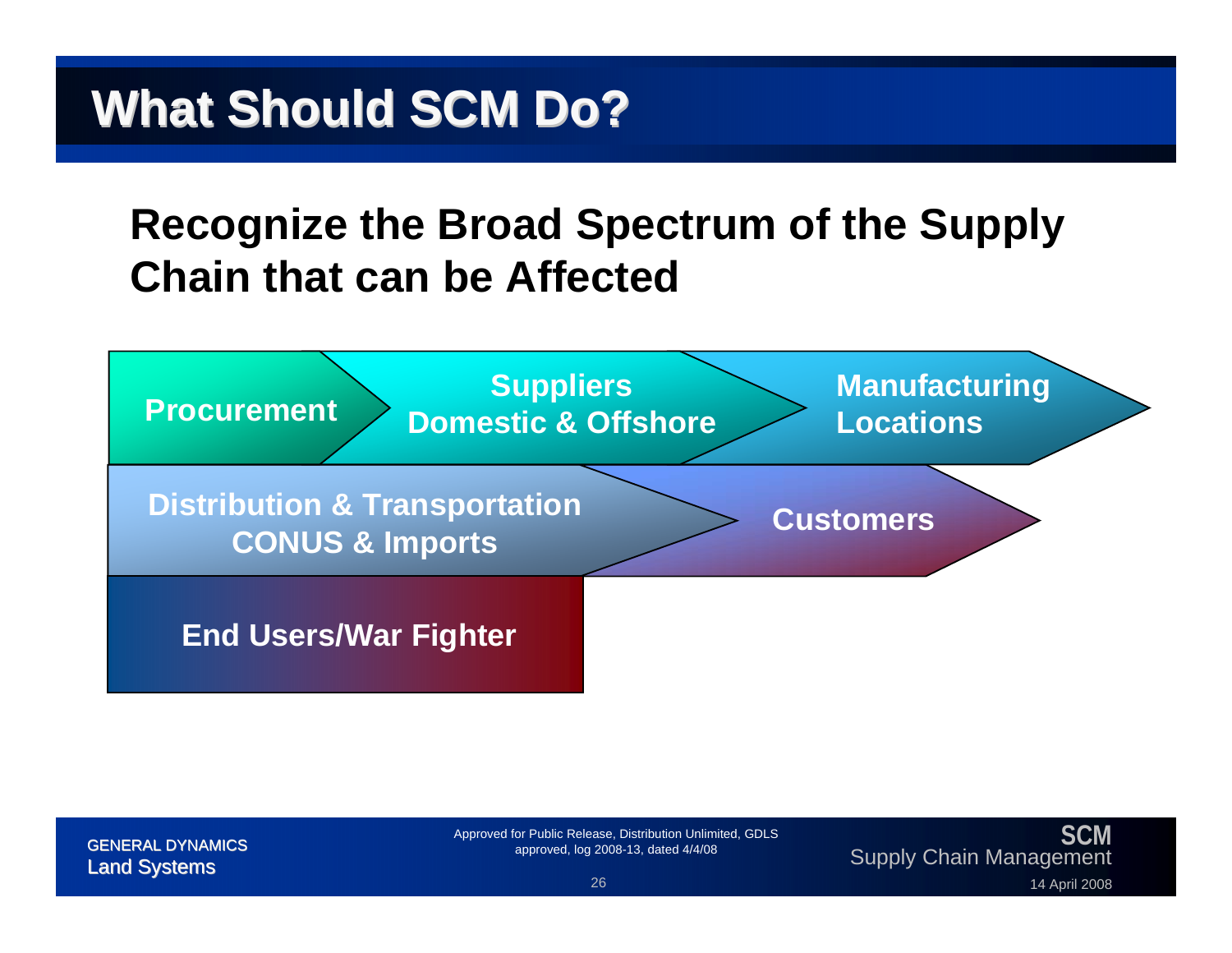- **Recognize That the Supply Chain is Interconnected:**
	- **7** There are Multiple Exchanges Along the Continuum
	- **7** If One Piece of the Supply Chain Link is Harmed or Fails, There can be a Major Impact
	- **Trying to Protect the Entire Supply Chain may** be Impractical or Impossible
		- **However, the Threats and Need for Protection** cannot be Ignored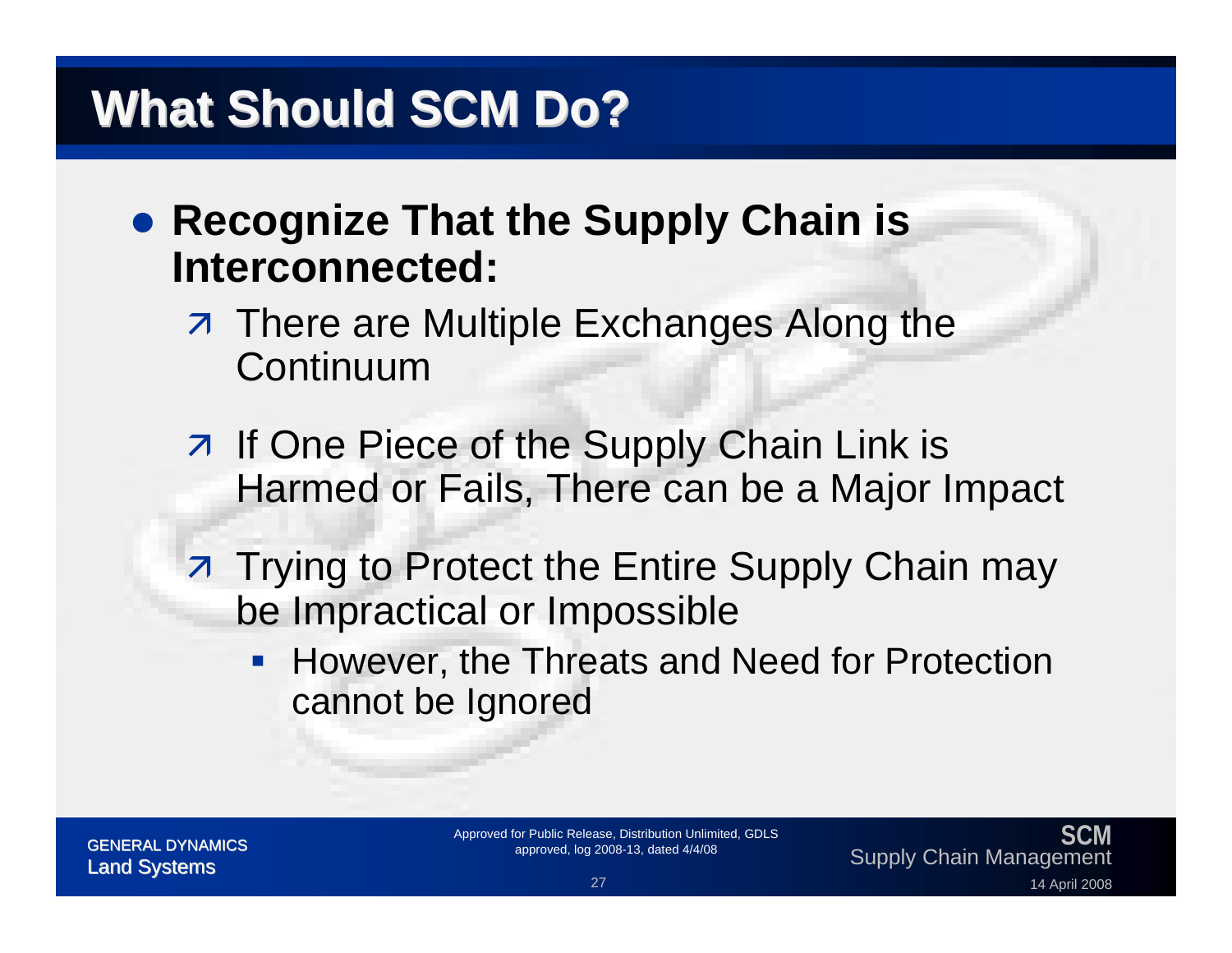#### **• Recognize There is a Cost**

- **7 The Cost of Supply Chain Security is Anticipated** to Exceed \$151B, Annually \*
- **7 Cost of Prevention Versus the Risk of Loss is a** Difficult Balance
	- **Is There A Return On Invested Capital (ROIC)?**

**\* "Five Tenants of Security "Five Tenants of Security – Aware Logistics and Supply Chain Aware Logistics and Supply Chain Operations", by Dawn M. Russel Operations", by Dawn M. Russell and John John Saladana in Transportation Journal Transportation**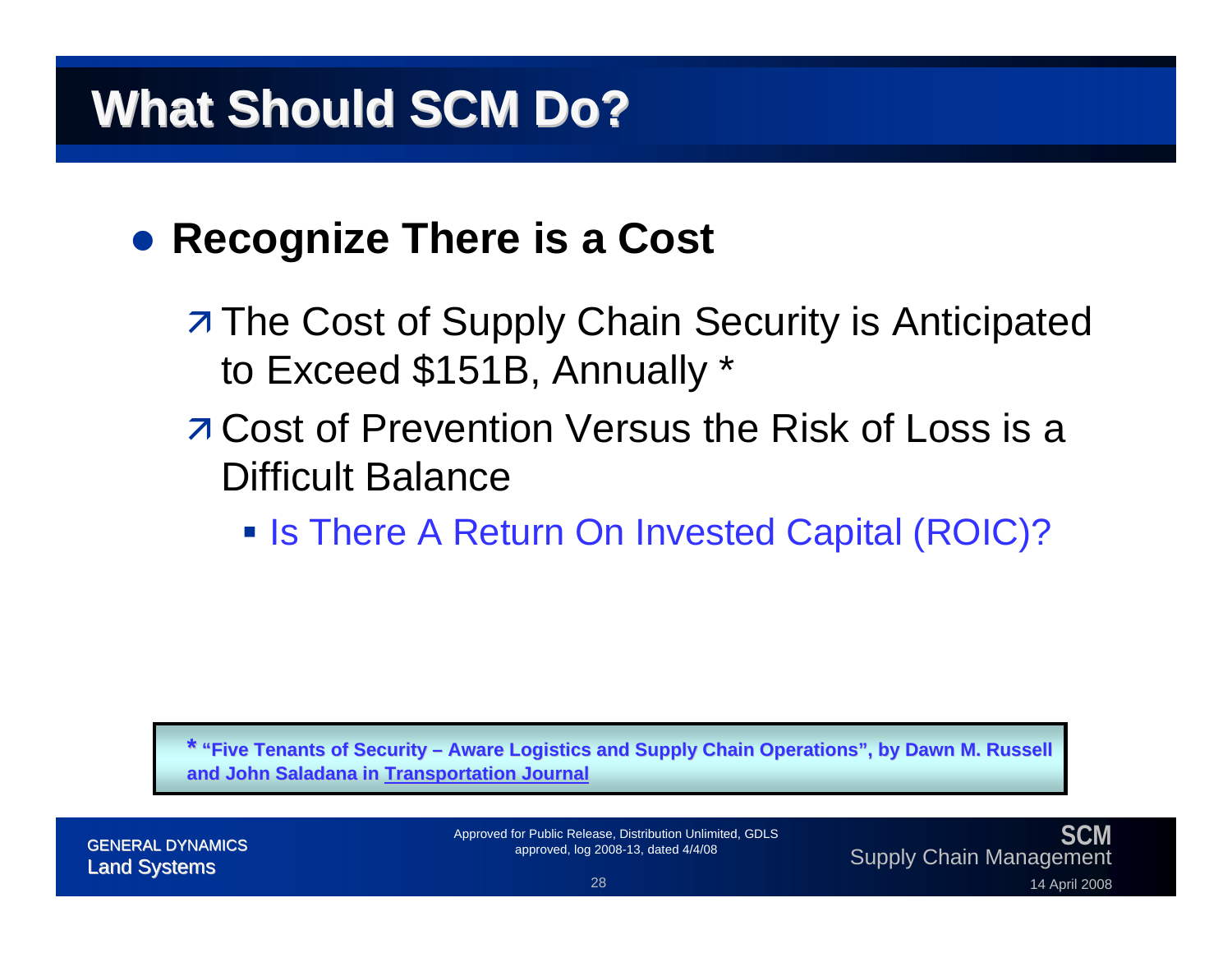## **What Can We do to Protect the Supply Chain and Make it More Resilient?**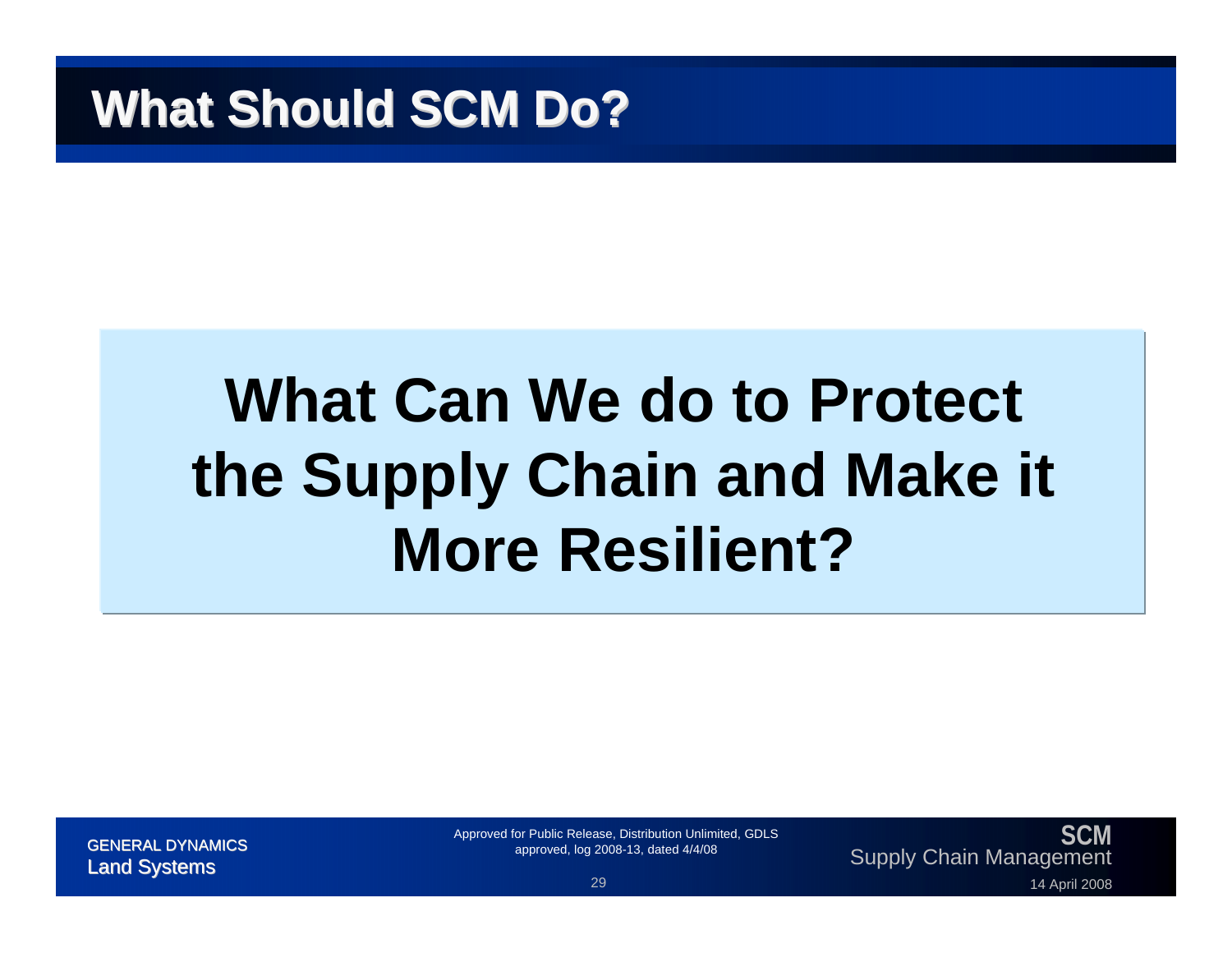## **Protection and Resiliency**

**• Catastrophic Risk Management should be an Element of Business Strategy**

**• Flexibility and Redundancy must be Added to the Supply Chain in Order to be Proactive When Disaster Strikes**

**7 Cost Issue** 

**• Security and Planning are Key** 

**SCM**SUM Approved for Public Release, Distribution Unlimited, GDLS<br>GENERAL DYNAMICS approved, log 2008-13, dated 4/4/08 2008 Approved, log 2008-13, dated 4/4/08 2008<br>14 April 2008 30 14 April 2008 19 Management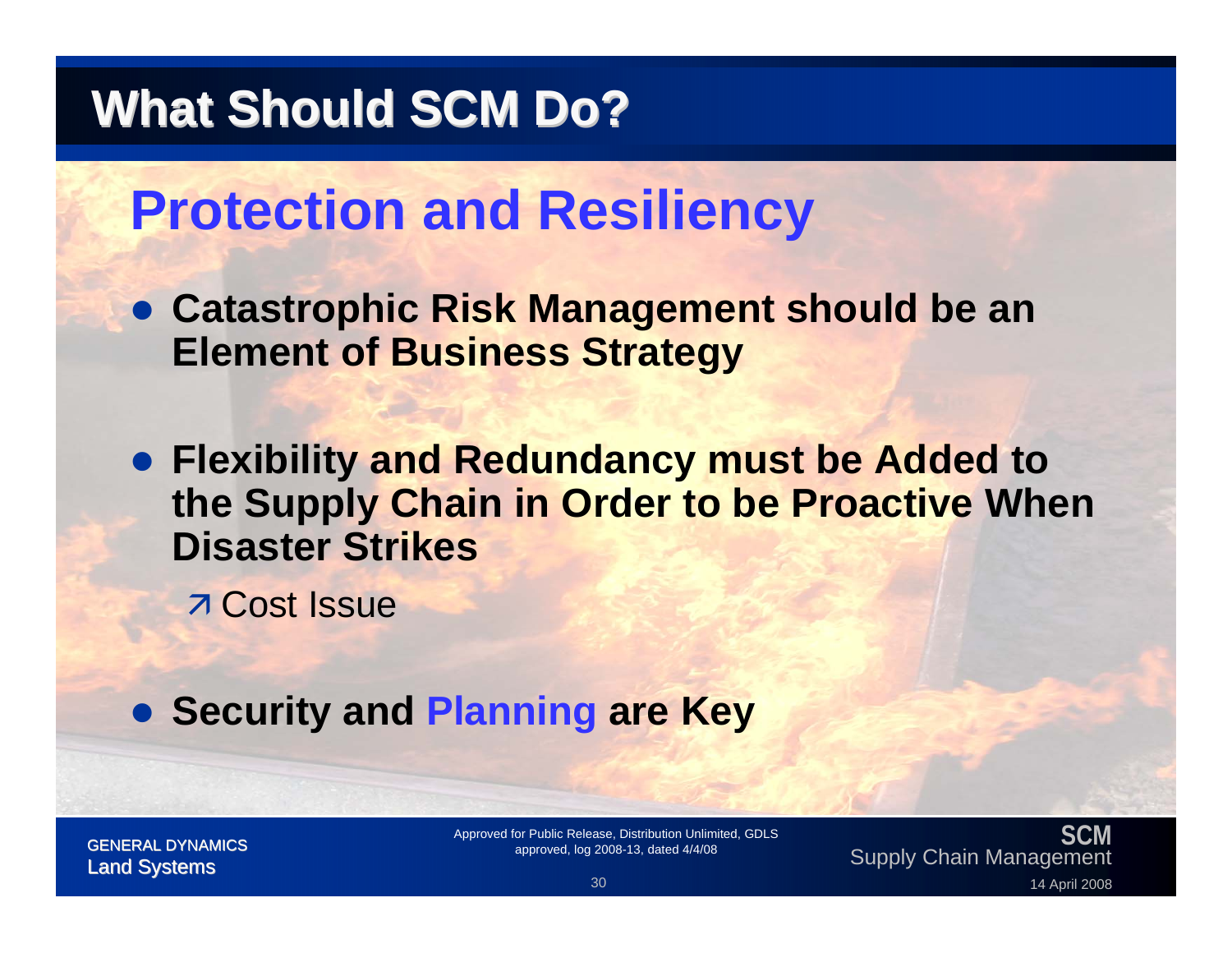- **Preparedness Should be a Way of Thinking Requires Adoption of a Security-Minded Culture**
- **Program Training, Awareness, and Maintenance are Essential for Execution**

**7 Must Flow Down** 

z **A FORMAL PLAN is Needed**

 $\overline{\phantom{a}}$  **How to Protect Resources 7 How to Recover Quickly** 

#### **• A Common Guideline or International Standard Needed?**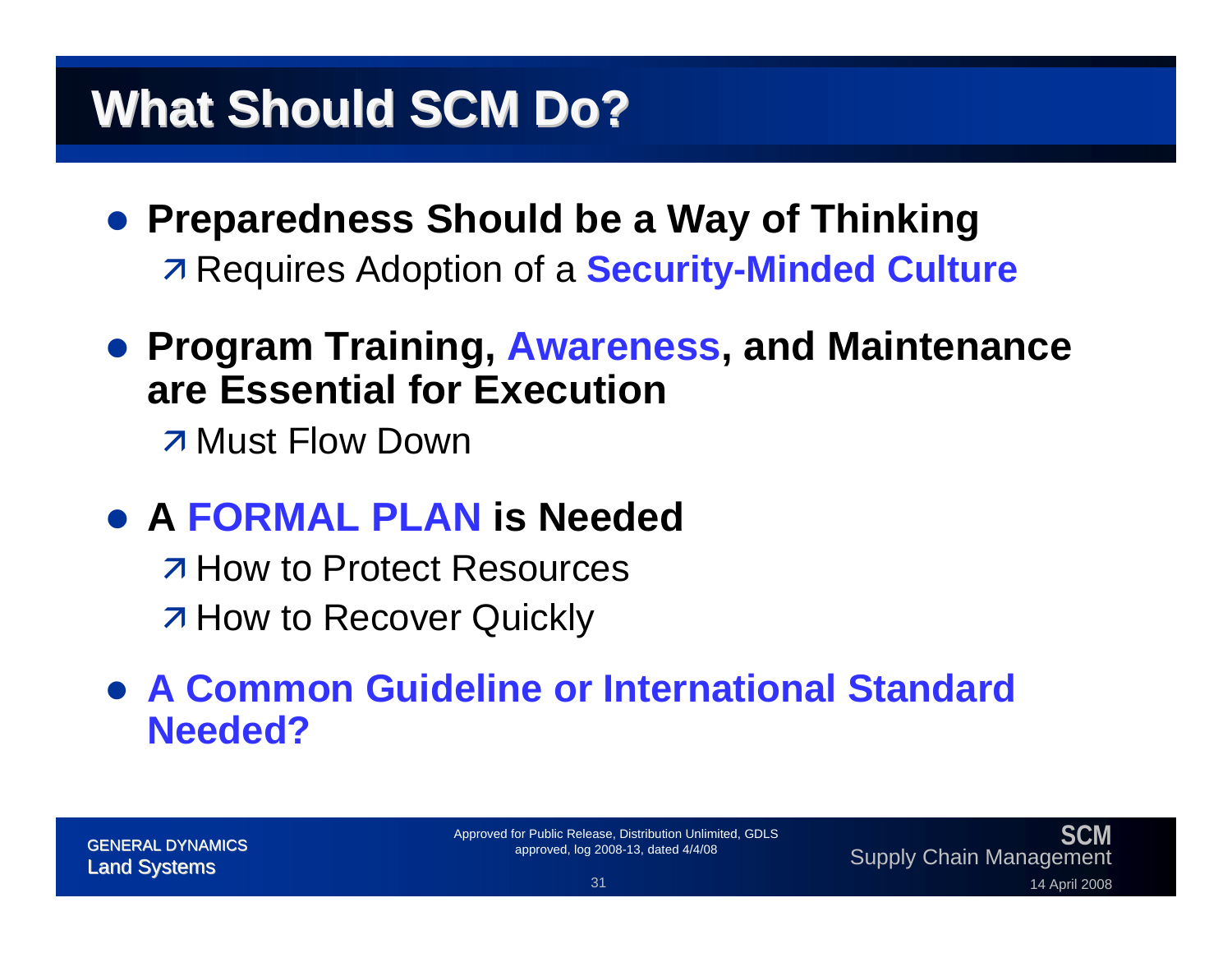## **Anticipate and Assess Risk Levels:**

#### **• With Suppliers**

- *Alternate Sources*
- **Transportation Modes**
- **Warehousing**
- **Availability of Alternate Work Sites**
- **Threat to Intellectual Property**
- **Allocation of Resources 7 Can They Work Remotely?**

#### **SCM**SUM Approved for Public Release, Distribution Unlimited, GDLS<br>GENERAL DYNAMICS approved, log 2008-13, dated 4/4/08 2008 Approved, log 2008-13, dated 4/4/08 2008<br>14 April 2008 32 14 April 2008 32 32 14 April 2008 2008 2008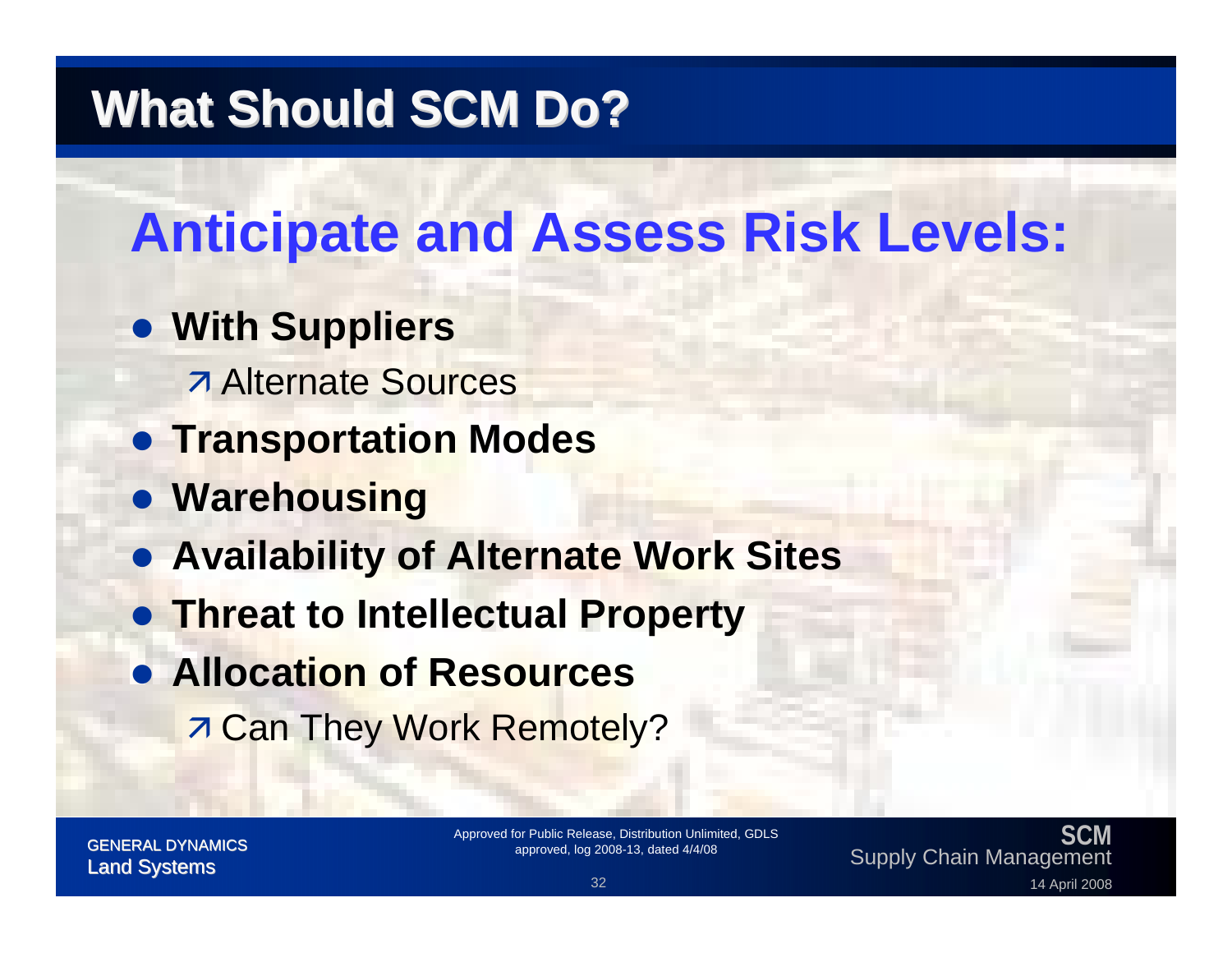#### **• IT Solutions**

- **7 Data Back Up**
- **7 Manual Approach** 
	- $\overline{\phantom{a}}$ Electronic Purchase Orders
- **7 Equipment Availability** 
	- $\mathbb{R}^2$ Blackberry Back Up

#### **• Telecommunications**

 $\overline{\phantom{a}}$  **Land Lines and Cell Phones** 

- $\bullet$ **Interdependency Analysis**
- **Benchmark Industry**



**SCM**SUM Approved for Public Release, Distribution Unlimited, GDLS<br>GENERAL DYNAMICS approved, log 2008-13, dated 4/4/08 2008 Approved, log 2008-13, dated 4/4/08 2008<br>14 April 2008 33 14 April 2008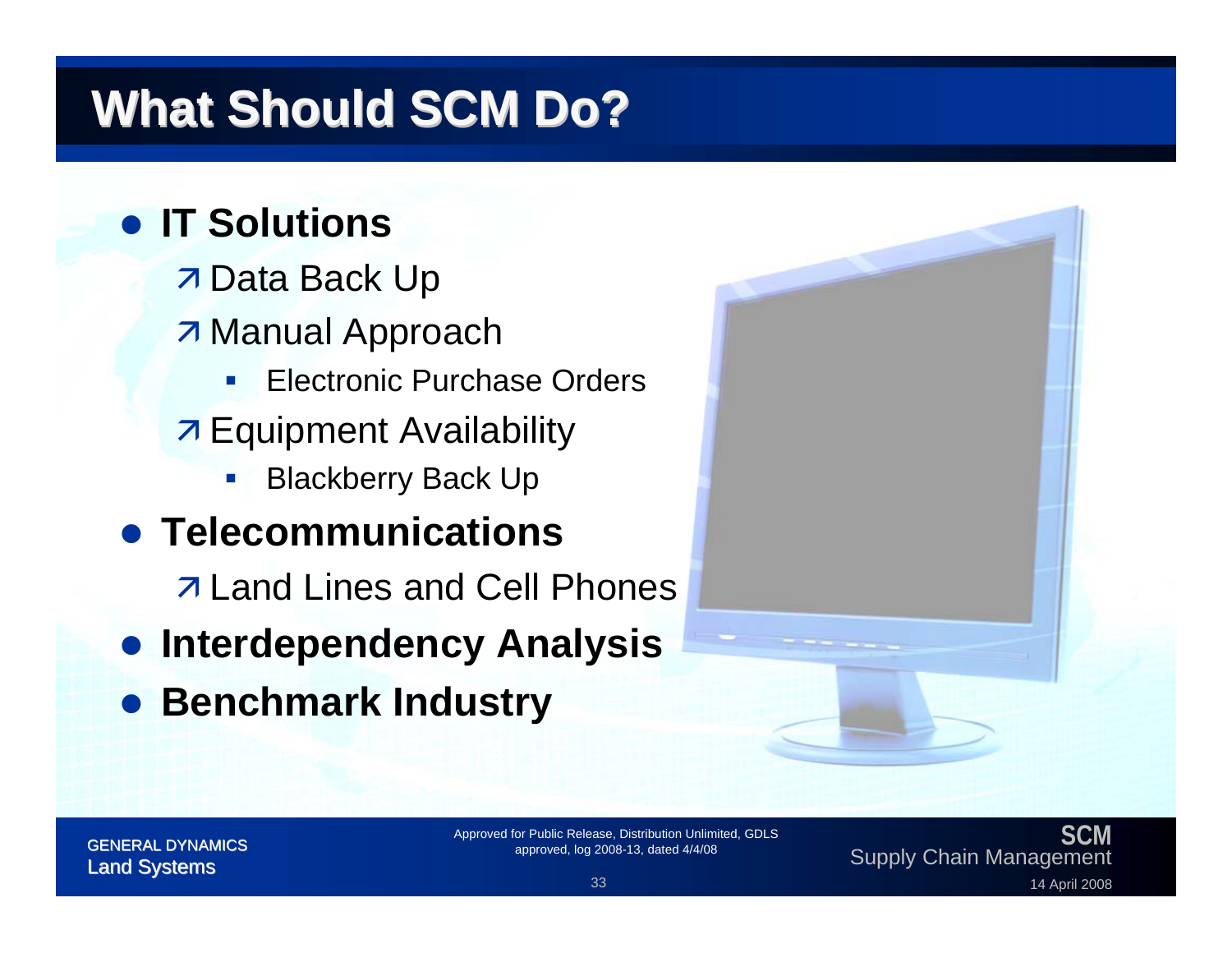### **Develop an Executable Disaster Business Continuity and Recovery Plan Continuity and Recovery Plan**

- **Focus on Safeguarding: People, Assets, Financial** Stability, Customer Deliverables
- Determine How to Assure Business Continuity
- Identify threat Deterrents
- $\bullet$  Development of Plan Requires Collaboration with:
	- **7 Industrial Security**
	- **7 IT Support**
	- **7 Human Resources**
	- **7 Operations/Manufacturing**
	- **Z Government Agencies**
	- Ê **Industrial Supply Base**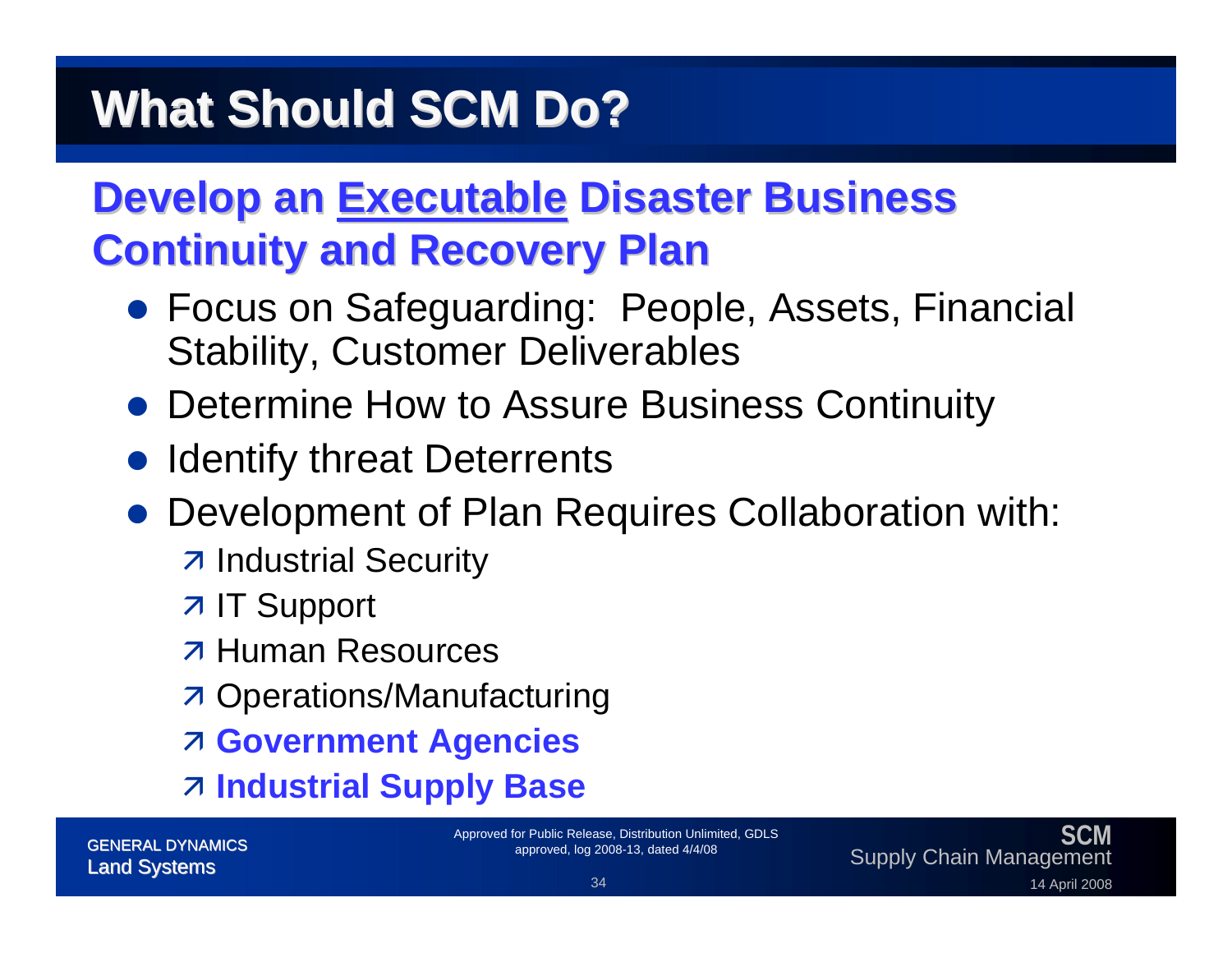#### **Crisis Communication and Contact Plan**

- $\bullet$  **Need Points of Contact (POC) that are Readily Available**
	- **7 Suppliers**
	- **7** Internal
		- $\mathcal{C}^{\mathcal{A}}$ Industrial Security
		- $\mathcal{L}^{\mathcal{A}}$ Human Resources
		- $\mathcal{L}_{\mathcal{A}}$ Operations/Manufacturing
		- $\mathcal{C}^{\mathcal{A}}$ Leadership
	- **7 Customers**
	- **7 U.S. Government Agencies**
	- **7 Employees** 
		- **Contract Contract Contract Contract Contract Contract Contract Contract Contract Contract Contract Contract Co** Key Employees
		- $\mathcal{L}_{\mathcal{A}}$ Cascading Contact Plan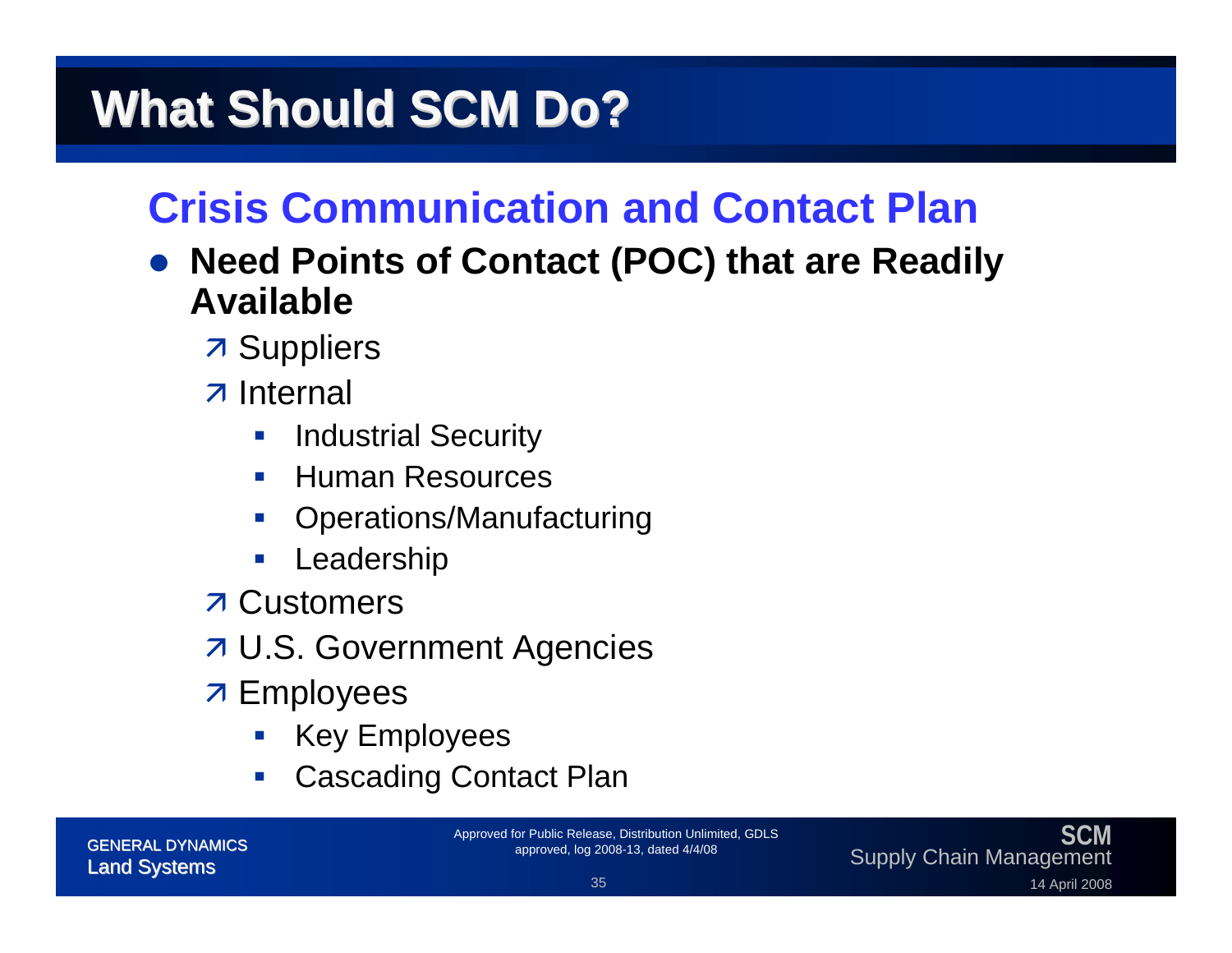### **• Contact Plan Requires POC Information:**

- **7 Name & Title/Role/Responsibility**
- **7 Land Line Telephone Number**
- $\overline{\phantom{a}}$  **Cell Phone Number**
- **A** Home, if Possible
- *Alternate POC*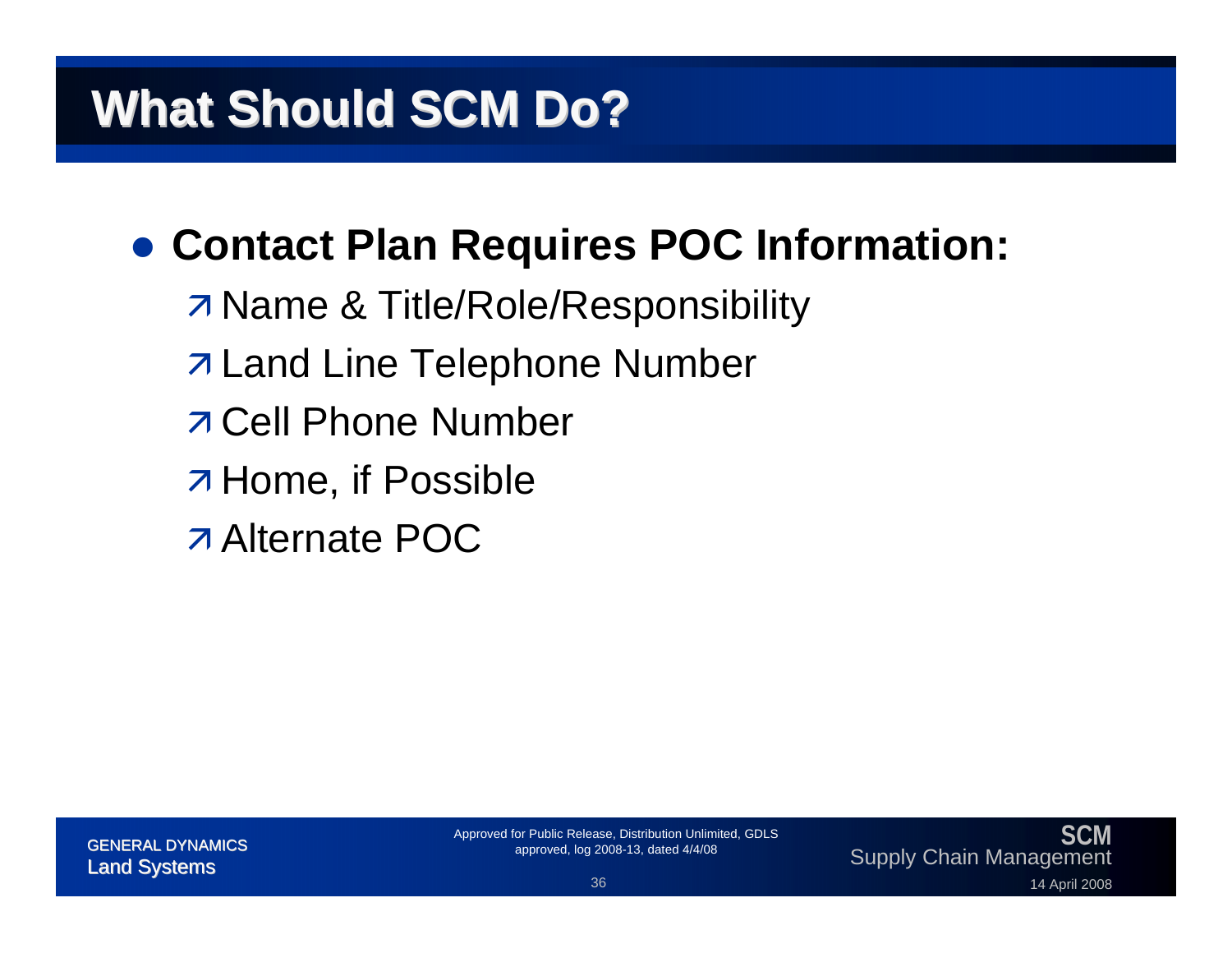#### **• Determine How Long of a Downtime Period the Business can Sustain**

**Z Number of Days/Weeks by Internal Function and/or Supplier** 

#### **• Determine Recovery Time Lines**

- **7 Facility Availability**
- **7 Resources**

#### $\overline{z}$  **IT and e-Business Systems Operation**

- $\mathcal{L}_{\mathcal{A}}$ MRP
- $\mathcal{L}_{\mathcal{A}}$ Electronic Purchase Orders
- $\mathcal{L}^{\text{max}}$ Documentation and Release Data
- **Service Service** Logistics and Routing
- Finance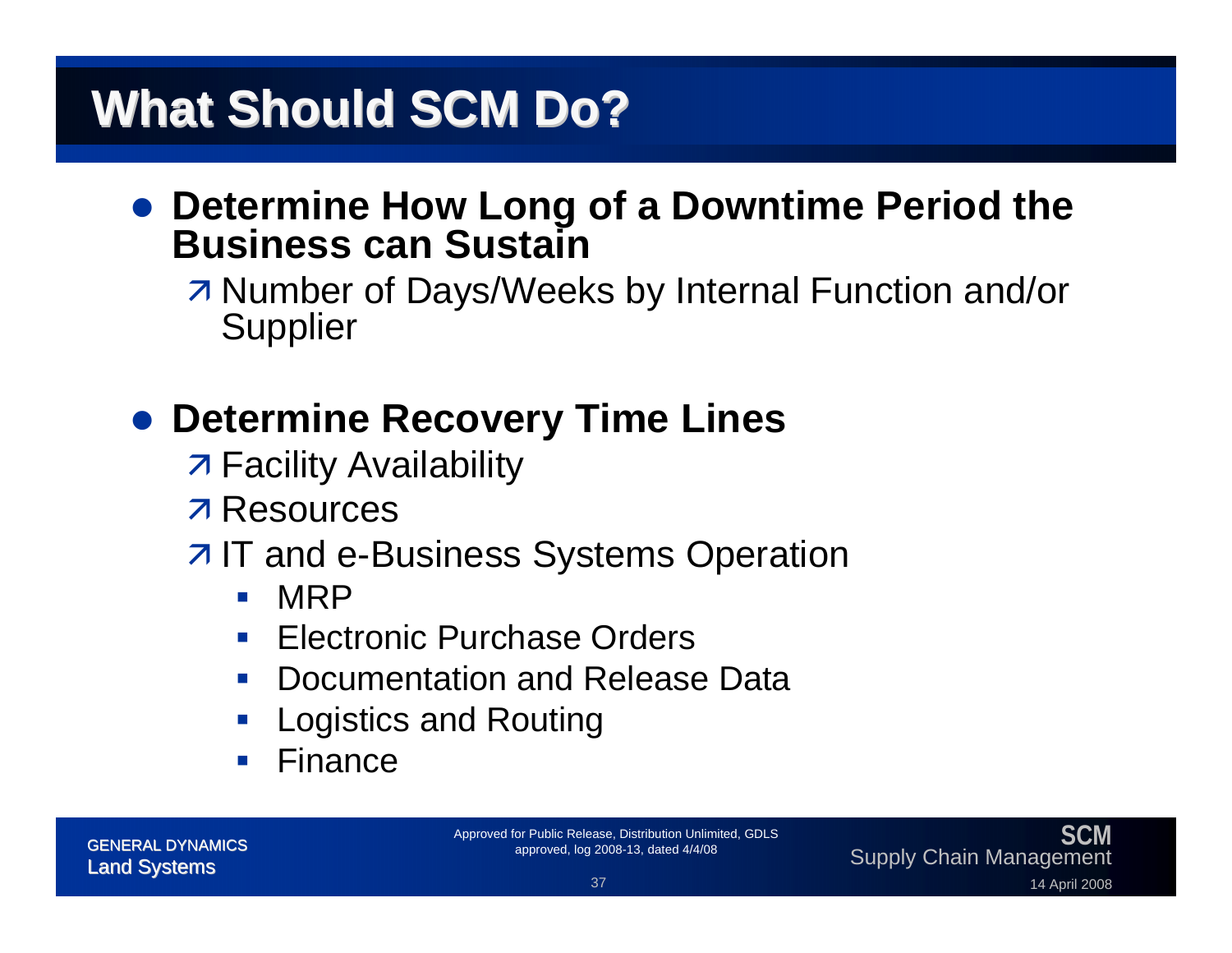**Supply Chain Vulnerability is Underestimated. So, What can We do with the Industrial Supply Base Beyond Exchanging POC Information?**

- **Assess Where Weak Links may be**
- **Require Security and Preparedness Plans from Critical Suppliers**
- **Encourage Customs-Trade Partnership Against Terrorism (C-TAPT) Certification or Similar Involvement**
- **Review Who is Involved in Their Manufacturing and Distribution Chain**
	- **7 Lower Tiers, also**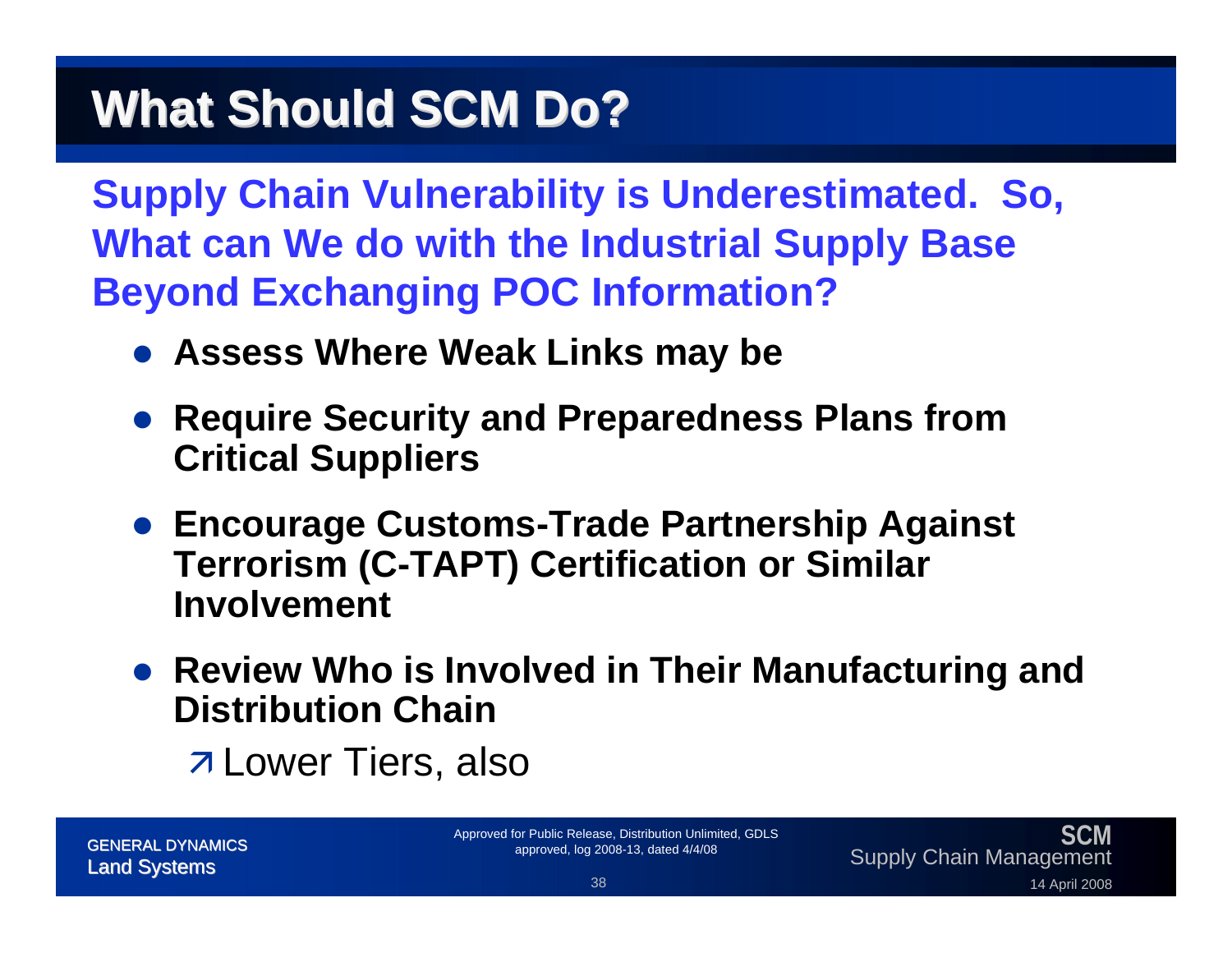#### **• Develop Alternate Suppliers for Critical Items**

- **A Offshore Suppliers Backed up by Domestic** Sources or from Alternate Low Cost Countries
	- **Utilize 3rd Party Advisory Consultants to Validate Suppliers**

**• Have Alternate Freight Carriers and Modes of Transportation Available**

## **• Apply Technology Radio Frequency Identification (RFID) 7 Smart Chips**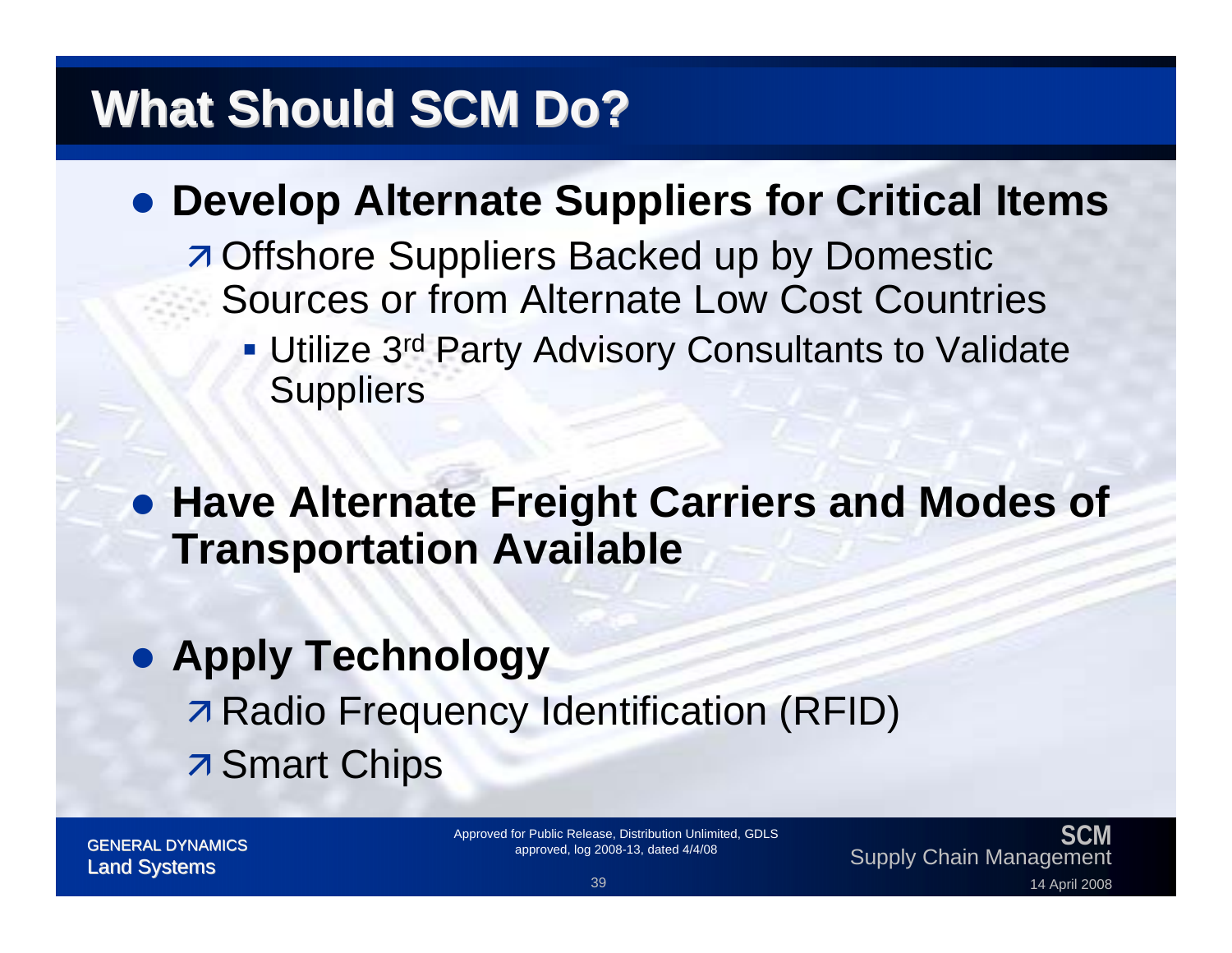#### **Summary: Summary:**

- $\bullet$ **Recognize there is Cause for Action**
- **Collaboration Between Industry, it's Supply Base, and U.S. Government Agencies is Mandatory**
- **Assess Threats and Vulnerability**
- **Create the Plan, Policies, and Procedures**
- $\bullet$  **Assess the Level of Maturity of the Plan and Execute Accordingly**

 $\overline{z}$  Implementation is Top Down

#### **• Monitor and Measure**